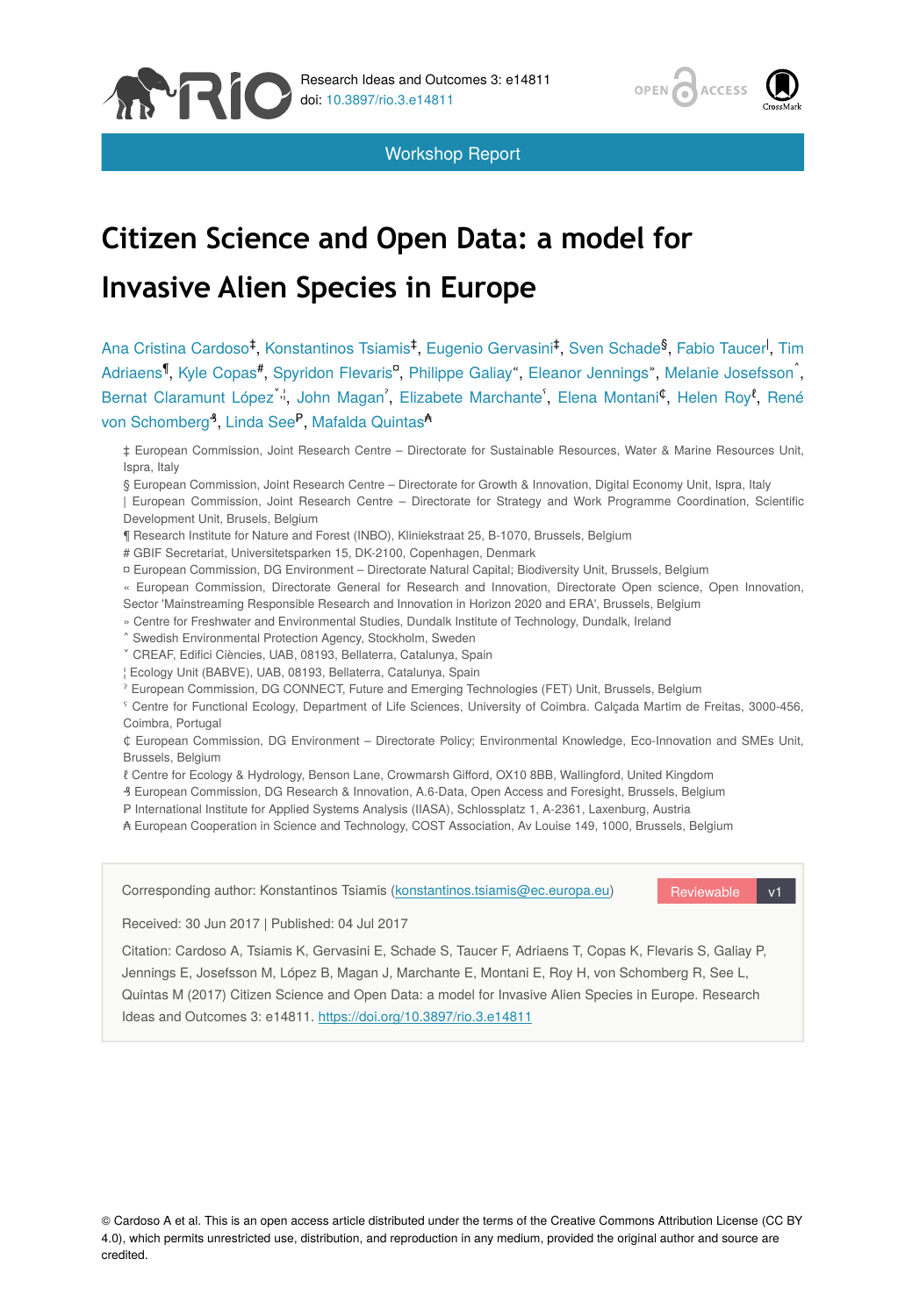## **Abstract**

Invasive Alien Species (IAS) are a growing threat to Europe's biodiversity. The implementation of European Union Regulation on IAS can benefit from the involvement of the public in IAS recording and management through Citizen Science (CS) initiatives. Aiming to tackle issues related with the use of CS projects on IAS topics, a dedicated workshop titled "*Citizen Science and Open Data: a model for Invasive Alien Species in Europe*" was organized by the Joint Research Centre (JRC) and the European Cooperation in Science and Technology (COST Association). Fifty key stakeholders from all Europe, including two Members of the European Parliament, attended the workshop. With a clear focus on IAS, the workshop aimed at addressing the following issues: a) CS and policy, b) citizen engagement, and c) CS data management. Nine short presentations provided input on CS and IAS issues. Participants discussed specific topics in several round tables *("world café"* style) and reported back their conclusions to the audience and full assembly moderated discussions. Overall, the workshop enabled the sharing of ideas, approaches and best practices regarding CS and IAS. Specific opportunities and pitfalls of using CS data in the whole policy cycle for IAS were recognized. Concerning the implementation of the IAS Regulation, CS data could complement official surveillance systems, and contribute to the early warning of the IAS of Union concern after appropriate validation by the Member States' competent authorities. CS projects can additionally increase awareness and empower citizens. Attendees pointed out the importance for further public engagement in CS projects on IAS that demonstrate specific initiatives and approaches and analyze lessons learned from past experiences. In addition, the workshop noted that the data gathered from different CS projects on IAS are fragmented. It highlighted the need for using an open and accessible platform to upload data originating from CS sources or to mirror validated data into a single, easy-to-use web service, in line with the EU Open Science Strategic Priority. The workshop provided ten key recommendations of best practices for CS projects on IAS, addressed to researchers, policy makers and implementing authorities, indicating future research and policy directions and opportunities.

# **Keywords**

Invasive alien species, citizen science, policy, data management, open science, Europe

# **Contributors**

List of authors and the rest of the workshop participants (Table 1).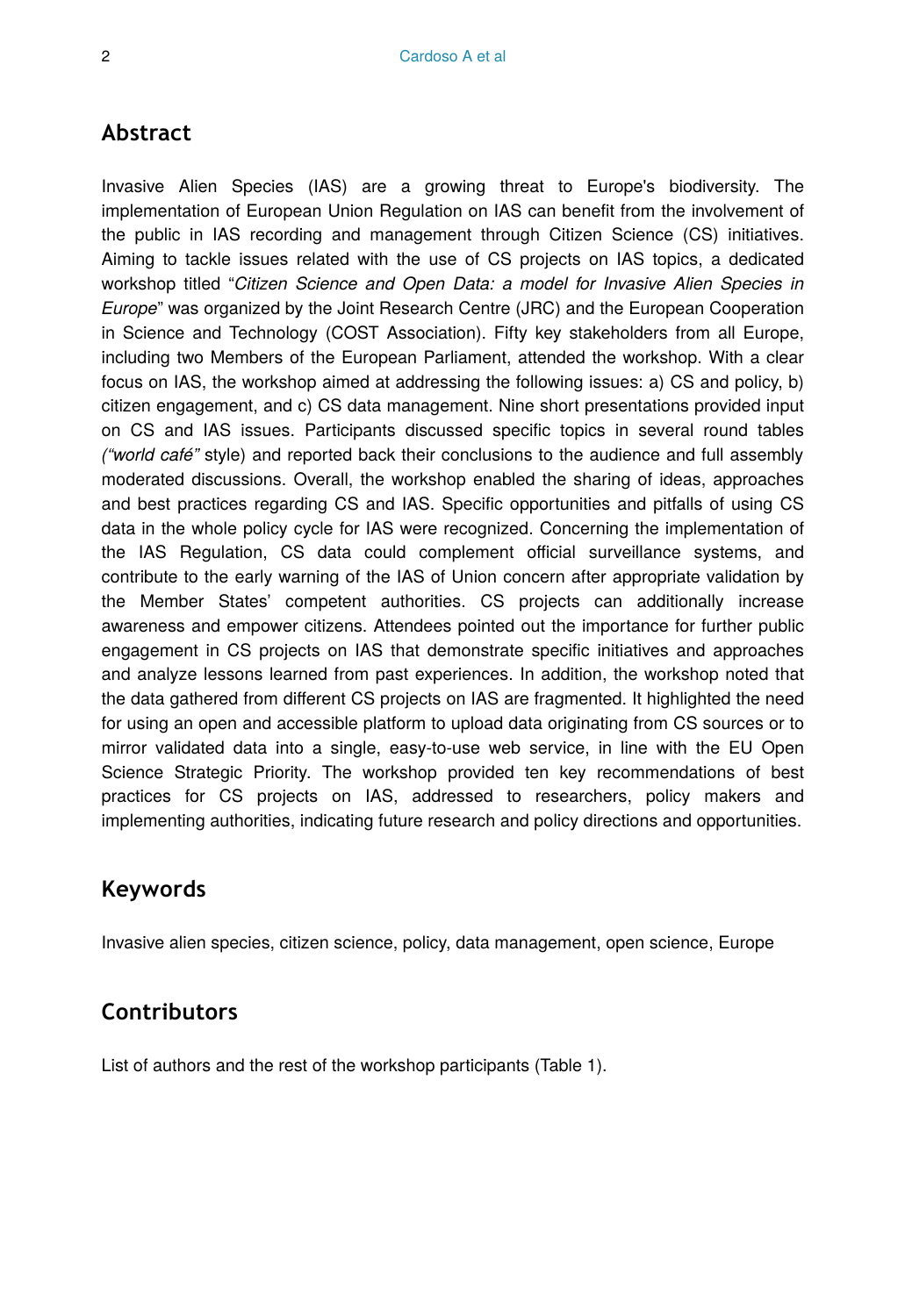# **Date and place**

## 8 February 2017

European Cooperation in Science and Technology (COST) meeting facilities, Brussels, Belgium

# **List of participants**

Table 1.

| Table 1.<br>List of Workshop Participants. |                                                                          |  |
|--------------------------------------------|--------------------------------------------------------------------------|--|
| <b>List of Workshop Participants</b>       |                                                                          |  |
| Name                                       | Organization                                                             |  |
| Adriaens Tim                               | Research Institute for Nature And Forest (INBO)                          |  |
| Anane Monia                                | FACE: The European Federation of Associations for Hunting & Conservation |  |
| Arcocha Cristina                           | Basoinsa S.L.                                                            |  |
| <b>Bald Caroline</b>                       | <b>Environmental Protection Agency</b>                                   |  |
| <b>Boets Pieter</b>                        | Provincial Centre of Environmental Research, Ghent                       |  |
| Botey Blanca                               | IC5 Team                                                                 |  |
| Cárcamo Aboitiz Beatriz                    | Municipality of Ramales de la Victoria (Spain)                           |  |
| Cardoso Ana Cristina                       | European Commission                                                      |  |
| Carmo Paulo                                | Institute for Nature Conservation and Forestry                           |  |
| Ciampitti Mariangela                       | <b>Plant Protection Service ERSAF</b>                                    |  |
| Claramunt Bernat                           | CREAF                                                                    |  |
| Copas Kyle                                 | <b>GBIF Secretariat</b>                                                  |  |
| De Michele Carlo                           | Ariespace S.r.l.                                                         |  |
| Dusart Jean                                | European Commission                                                      |  |
| Emeriau Estelle                            | <b>COST Association</b>                                                  |  |
| Ferriol Marta                              | Centre Balears Europa                                                    |  |
| Flevaris Spyridon                          | European Commission                                                      |  |
| <b>Galiay Philippe</b>                     | European Commission                                                      |  |
| Gervasini Eugenio                          | European Commission                                                      |  |
| Griffo Raffaele                            | <b>Plant Protection Service</b>                                          |  |
| Groom Quentin                              | Botanic Garden Meise                                                     |  |
| Helmisaari Harry                           | <b>Finnish Environment Institute</b>                                     |  |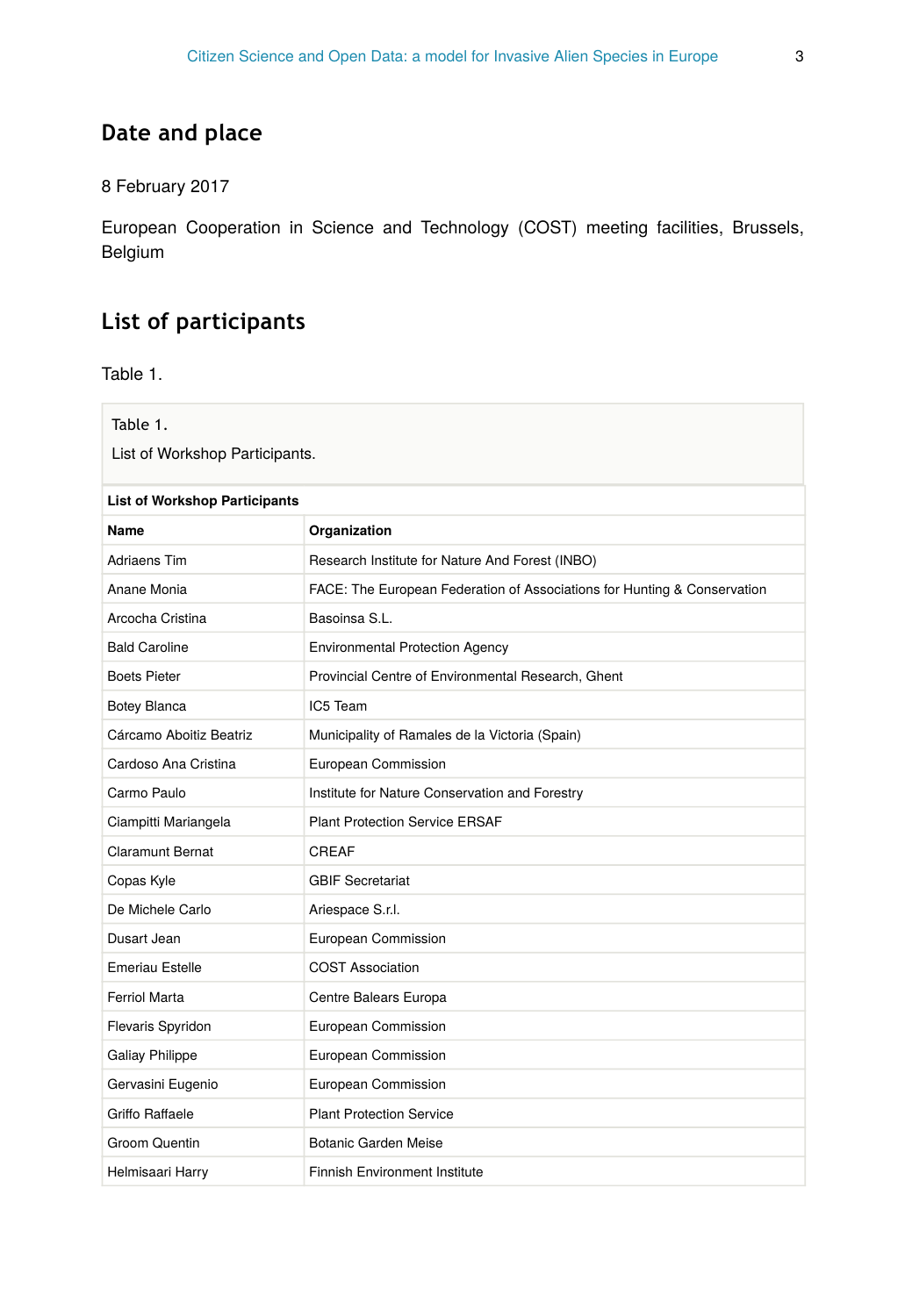| Jennings Eleanor       | Dundalk Institute of Technology                                                 |
|------------------------|---------------------------------------------------------------------------------|
| Josefsson Melanie      | Swedish Environmental Protection Agency                                         |
| Kappel Jan             | European Anglers Alliance                                                       |
| <b>Kenward Robert</b>  | European Sustainable Use Group                                                  |
| Kochmann Judith        | Senckenberg Gesellschaft Für Naturforschung                                     |
| Larsen Esben           | European Commission                                                             |
| Lopez Enrique          | Basoinsa S.L.                                                                   |
| Magan John             | European Commission                                                             |
| Marchante Elizabete    | Centre for Functional Ecology                                                   |
| Moen Toril L.          | Norwegian Biodiversity Information Centre                                       |
| Montani Elena          | European Commission                                                             |
| O'flynn Colette        | National Biodiversity Data Centre                                               |
| Owen Mark              | European Anglers Alliance                                                       |
| Pielke Anette          | European Commission                                                             |
| Poc Pavel              | European Parliament                                                             |
| Quintas Mafalda        | <b>COST Association</b>                                                         |
| Rabitsch Wolfgang      | Environment Agency Austria                                                      |
| <b>Richards Gareth</b> | CABI                                                                            |
| Rodriguez Peña Angeles | <b>COST Association</b>                                                         |
| Roy Helen              | Centre for Ecology & Hydrology                                                  |
| Schade Sven            | European Commission                                                             |
| Schneider Katrine      | Independent Institute for Environmental Issues UfU                              |
| <b>Schwartz Nicole</b> | Federal Institute of Hydrology                                                  |
| Schwedeler Michaela    | European Commission                                                             |
| See Linda              | International Institute for Applied Systems Analysis                            |
| Serrão Santos Ricardo  | European Parliament                                                             |
| Shaiek Moez            | INAT / Méditerrannée Action Nature (MAN, NGO)                                   |
| Soares António         | University of the Azores                                                        |
| Stanescu Florina       | <b>Ovidius University</b>                                                       |
| Steen Bart             | Wetlands International (Formerly Joint Research Centre)                         |
| Sutton Croft Michael   | Animal & Plant Health Agency                                                    |
| Taucer Fabio           | European Commission                                                             |
| <b>Timbrell Gary</b>   | International Association for Falconry and Conservation of Birds of Prey        |
| Trichkova Teodora      | Institute of Biodiversity and Ecosystem Research, Bulgarian Academy of Sciences |
| Tsiamis Konstantinos   | European Commission                                                             |
| Verbrugge Laura        | Radboud University                                                              |
| Vicente Joaquin        | University of Castill La Mancha                                                 |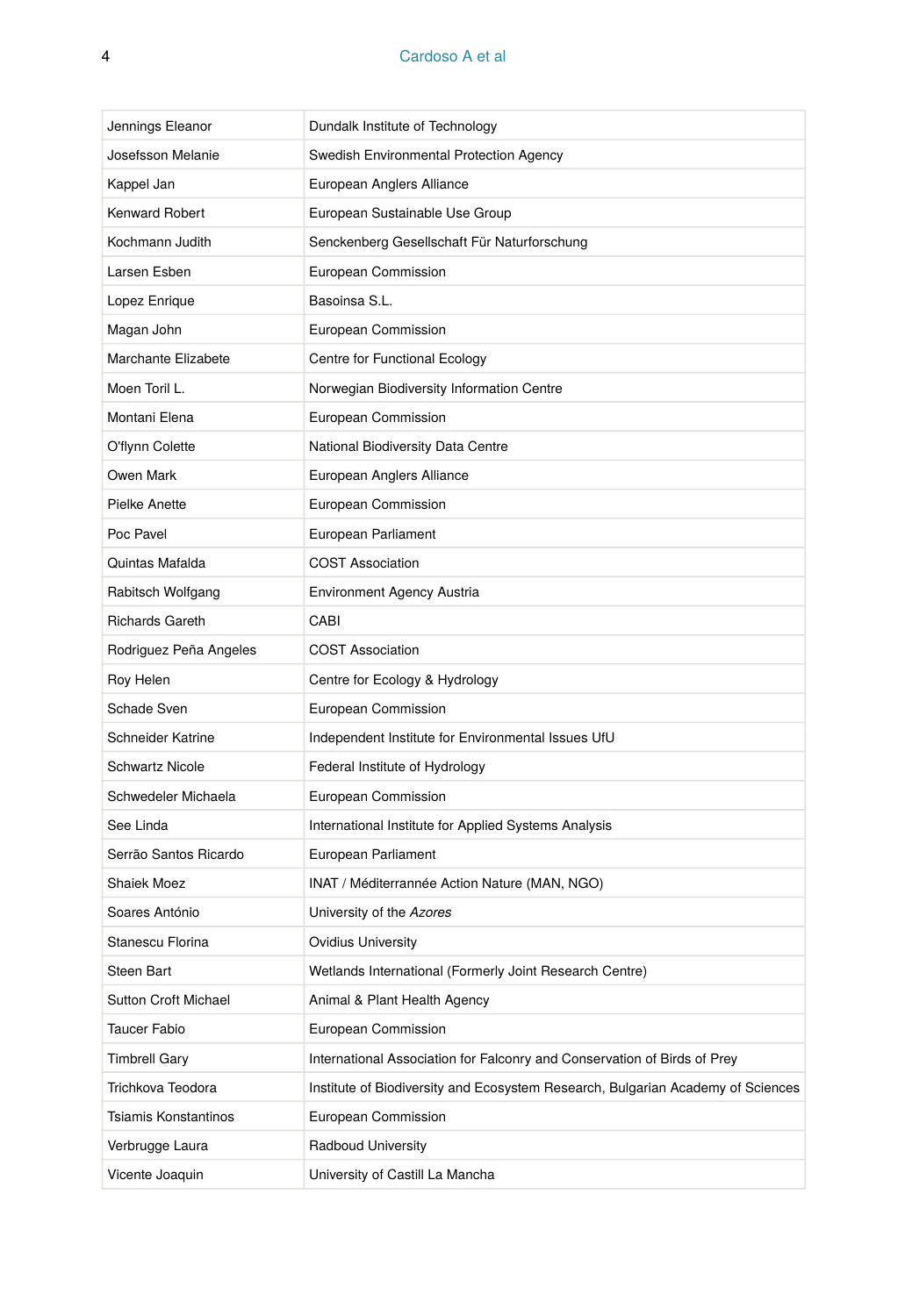| <b>Vohland Katrin</b> | Museum für Naturkunde Berlin        |
|-----------------------|-------------------------------------|
| von Schomberg René    | European Commission                 |
| Zenetou Argyro        | Hellenic Centre for Marine Research |

## **Introduction**

Invasive Alien Species (IAS) are a growing threat to Europe's biodiversity, causing severe ecological and socioeconomic impacts, and a possibly underestimated annual cost of  $\epsilon$  12 billion in the European Union (Millennium Ecosystem Assessment 2005, Kettunen et al. 2009, Ricciardi et al. 2013, Jeschke et al. 2014). In addition, there is an increasing trend towards introduction of new IAS in Europe, with the vast majority being introduced unintentionally (Essl et al. 2015, Roques et al. 2016).

Recognizing the need for robust action to control biological invasions, the European Parliament and the Council have adopted the Regulation 1143/2014 (EU 2014; hereafter referred to as the IAS Regulation) on the prevention and management of the introduction and spread of IAS, which entered into force on 1<sup>st</sup> January 2015. The IAS Regulation gives priority at European level to a subset of IAS, named as invasive alien species of Union concern (Art. 4 "the Union list", hereafter referred to as the IAS of Union concern). Species are included in this list, *inter alia*, because they can cause significant damage to European biodiversity, ecosystems and related services, including impact on human health or the economy, requiring the adoption of concerted measures at a Union level (EU 2014). A comprehensive risk assessment provides the evidence base for listing IAS of Union concern (Art. 5 of the IAS Regulation).

The effective implementation of the IAS Regulation requires accurate, detailed, and timely information on IAS occurrences and distribution for efficient prevention, early detection, rapid response, and also to allow for evaluation of management measures. The contributions of citizens to these tasks not only add to the number of records of IAS, but also raise awareness and increase public support for the IAS Regulation. Citizen Science (CS) initiatives on IAS are therefore worth exploring.

The European Commission (EC) defines CS as "*production of knowledge beyond the scope of professional science, often referred to as lay, local and traditional knowledge*" (EC, Science Communication Unit 2013). Participants to CS projects can provide experimental data and facilities for researchers, raise new questions and hypotheses and co-create a new scientific culture (Chandler et al. 2017). While adding value, volunteers acquire new learning and skills and gain understanding of scientific work (EC 2014). CS has now become a mainstream approach for collecting data on ecosystems and biodiversity (Newman et al. 2012, Chandler et al. 2016, McKinley et al. 2017).

In recent years, CS initiatives have flourished thanks to the development of web-enabled tools that connect and interact with a much wider audience than ever before (Silvertown 2009, Roy et al. 2012, Daume 2016). New technologies such as smartphone applications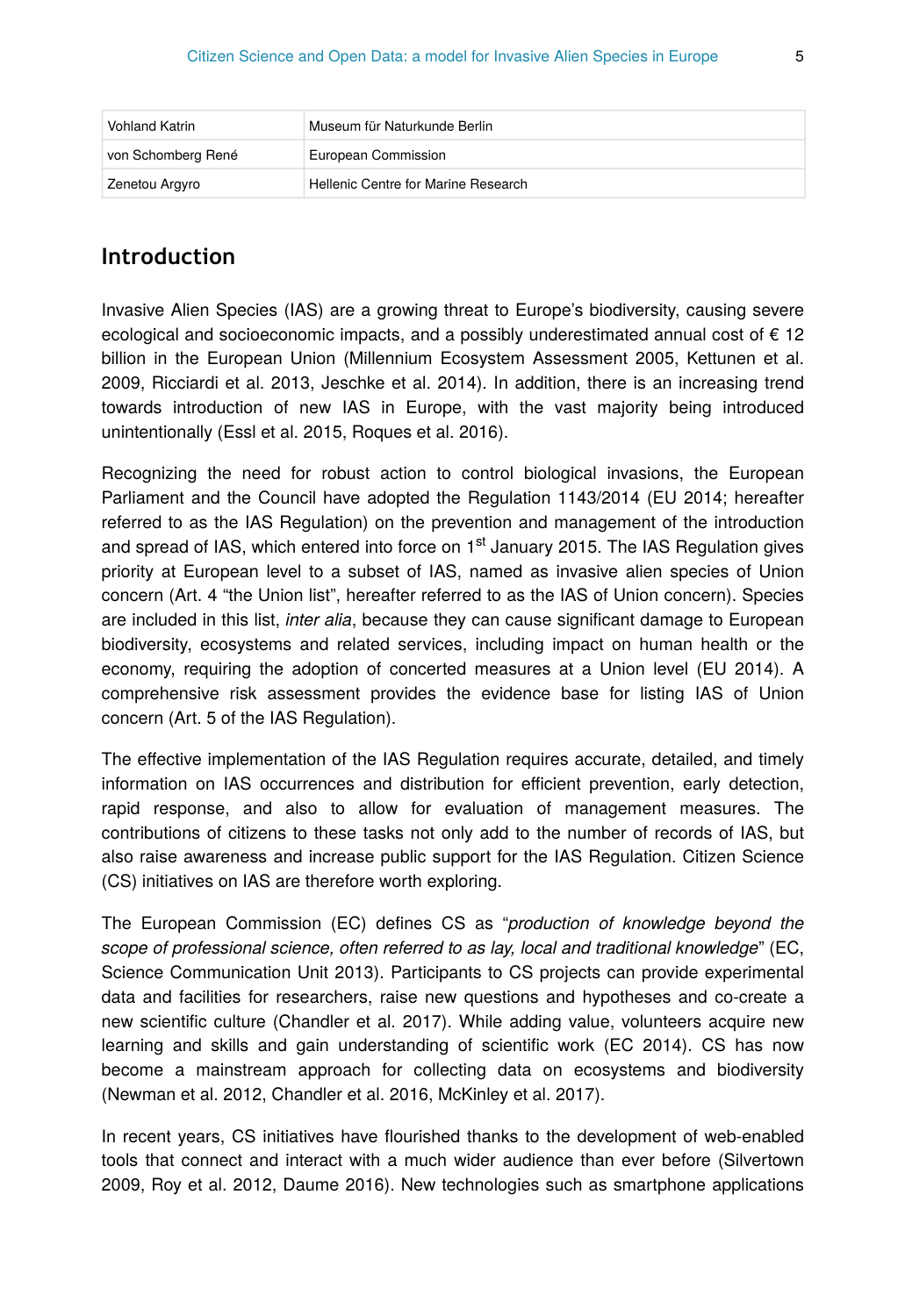(apps) are increasingly being made available and are used to involve citizens in the reporting of species in Europe (Graham et al. 2011, Teacher et al. 2013). Apps can support the generation of georeferenced records of IAS which, once validated, can complement professional monitoring schemes and return useful data for early warning, rapid response programs and management schemes (Adriaens et al. 2015). These developments increase the amount of data generated, inevitably raising issues of interoperability, openness and sustainability to maximize the usefulness of the collected information.

Aiming at tackling issues related with the use of CS initiatives on IAS topics, such as monitoring in the context of policy implementation, a dedicated workshop titled "*Citizen Science and Open Data: a model for Invasive Alien Species in Europe*" was organized by the EC Joint Research Centre (JRC) and the European Cooperation in Science and Technology (COST). Fifty key stakeholders from all over Europe, including two Members of the European Parliament, attended the workshop (Fig. 1). The workshop was organized in the context of the Memorandum of Understanding (N. 33870, 25 February 2015) signed between JRC and COST. The aim of the workshop was to provide recommendations for best practices related to CS projects on IAS and the efficient use of CS data in science and policy, as well as to indicate future research and policy directions and opportunities. The current paper presents the workshop report, highlighting the main discussion points and conclusions.



## Figure 1. doi Participants of the workshop on "*Citizen Science and Open Data: a model for Invasive Alien Species in Europe*". Image: COST Association.

## **Structure of the workshop**

Focused on IAS, this workshop brought together key stakeholders to address the following issues:

**Session 1. Citizen Science and Policy:** identify examples and key obstacles to recognize citizens as stakeholders in policy, and how currently available data collected by citizens can be used in IAS environmental policy and by implementing authorities.

*Session 2. Engaging citizens*: identify best approaches and initiatives engaging citizens in collecting and sharing data on IAS.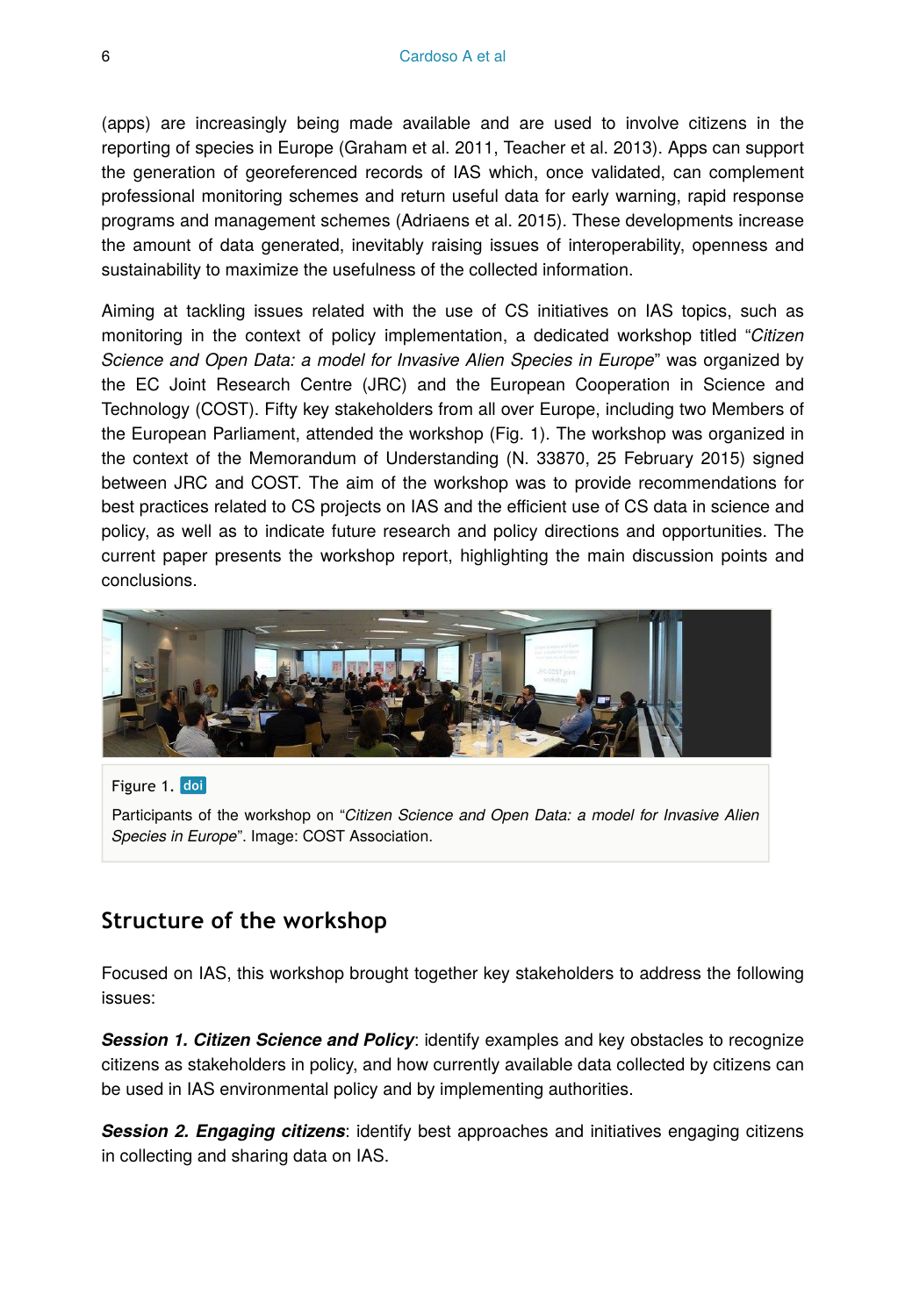*Session 3. Open Data: Citizen Science data management*: identify the technical constraints and solutions for data sharing, data management, data quality and communication to the relevant IAS authorities.

The detailed program of the workshop is given in Suppl. material 1.

# **Methods**

Each session followed a different method for discussion and engaging workshop participants.

#### **Session 1: Citizen Science and Policy**

A short introduction with the aims of the session was provided by the moderator. Then three short presentations provided input on examples and needs of CS in IAS policy processes (~20 min). After the presentations participants were invited to discuss in tables ("*world café*" style) for approximately 40 min (Figs 2, 3), tapping into their experience and knowledge of examples of how results from CS initiatives have helped authorities in policy design and in implementing specific policies. Each table reported its main points of discussion to the plenary session (Fig. 4). In addition, specific outputs that can be used as information for designing better consultation and participatory processes were discussed. The following questions were discussed:



#### Figure 2. doi

Discussion of a round table through the "*world café*" method, addressing the topic "*List of successful case-studies and examples of good practices in environment and IAS*" during Session 1. Image: COST Association.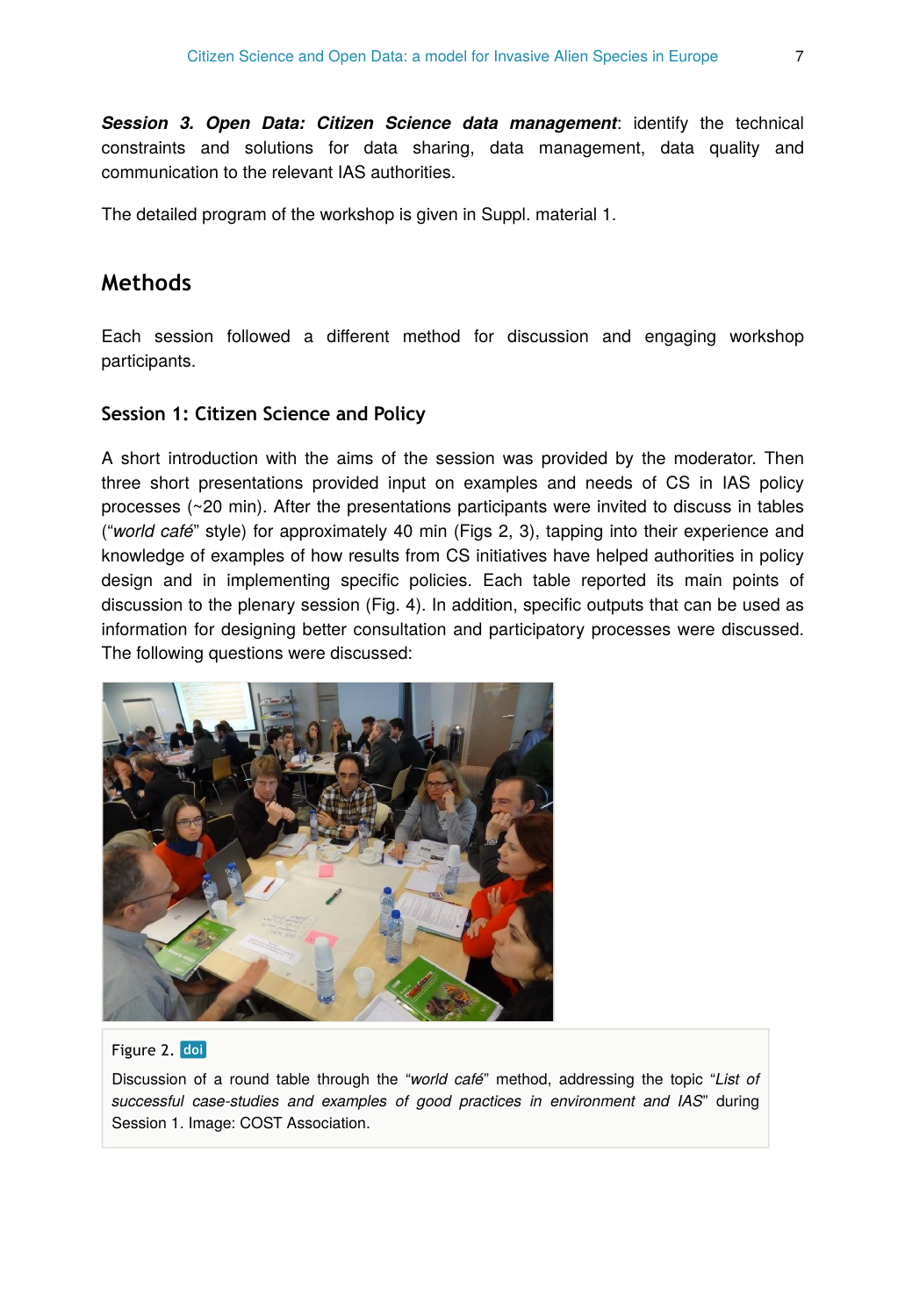

#### Figure 3. doi

Discussion of a round table through the "*world café*" method, addressing the topic "*List of methods for mainstreaming inputs from CS in policy making including quality assurance and validations and other parameters*" during Session 1. Image: COST Association.



#### Figure 4. doi

Flipchart with participants notes addressing the topic "*Main characteristics of a model for a citizen participation replicable across different policies*" during Session 1. Image: COST Association.

- Benefits of using CS in policy making, in general and more specifically for IAS;
- Methods for mainstreaming inputs from CS in policy making, including data quality assurance, data validation and other parameters;
- Successful case-studies and examples of good practices in environment and IAS;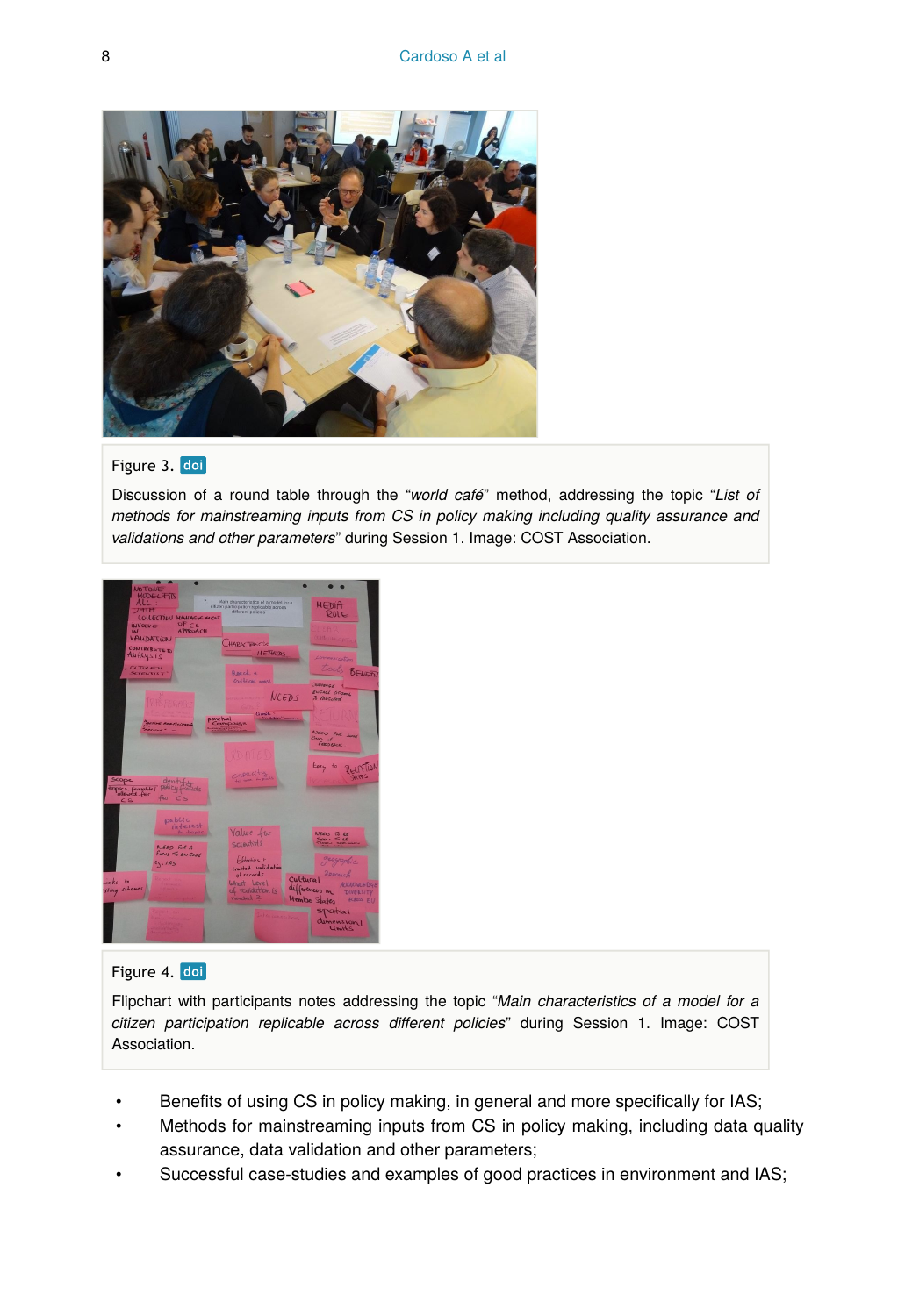- Analysis of the relationships at different levels of governance and involvement of the EU;
- Assessment of actual and potential number of CS initiatives in Europe;
- Main input from citizens in the current EU policies;
- Main characteristics of a model for citizen participation replicable across different policies.

#### **Session 2: Engaging citizens**

A short introduction with the aims of the session was provided by the moderator. Then, four short presentations were given to stimulate the debate, followed by a round table discussion between the moderator and the speakers. Finally, an open discussion took place with the audience. The session discussion was based on the following questions:

- How to motivate citizens to contribute to IAS monitoring and prevention? What is working and what is not?
- How the scientific community, competent authorities and policy makers can contribute to the growth of a CS community?

#### **Session 3: Open Data: Citizen Science data management**

The method followed was the same as in Session 2. The following questions were addressed:

- Best practices for validation and quality assurance of CS data;
- How to best manage, share and facilitate access to such data.

In addition to these specific questions each table group addressed the question: "*what is in your view the issue that needs immediate attention and how can we tackle it*" and reported back to the audience.

# **Key outcomes and discussions**

#### **Session 1: Citizen Science and Policy**

Citizen science was recognised as an important tool for supporting the policy cycle. IAS can be a model for best practice in involving citizens that can be mainstreamed to the development of other policies. The current opportunities for using CS in policy processes, considering both funding and European Union (EU) initiatives (e.g. Open Science Policy Platform), were highlighted. Participants agreed that using CS in the IAS policy cycle can be beneficial in multiple ways:

a) policy making; by providing useful input to the consideration of species for inclusion in the list of IAS of Union concern of the IAS Regulation.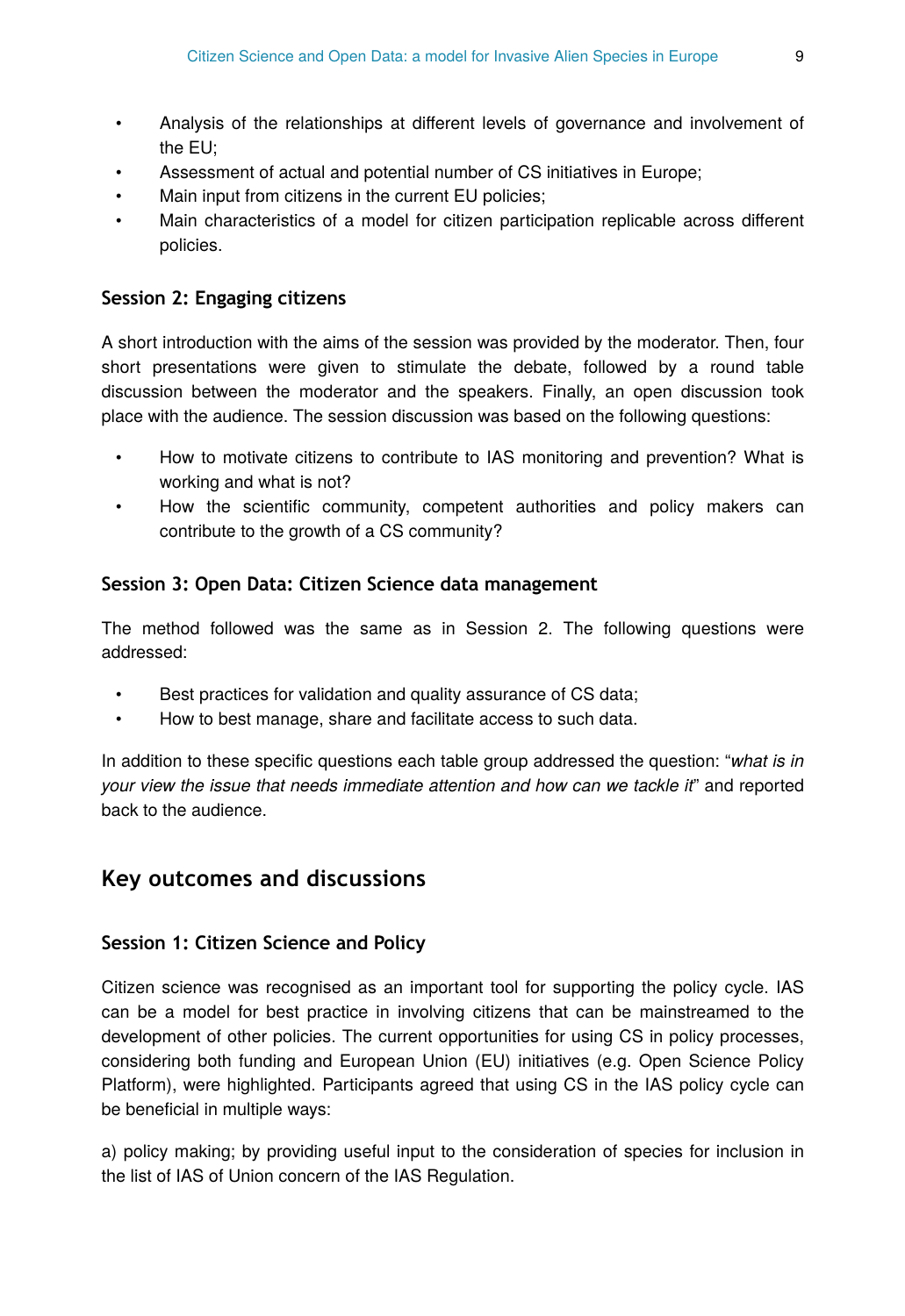b) policy implementation; CS projects can significantly expand the spatial and temporal scale of the produced data, both in terms of range and quantity, otherwise not achievable (see also Chandler et al. 2017). New geo-referenced IAS occurrences can be submitted swiftly and directly from the field, which is highly suitable for early warning mechanisms (Kampen et al. 2015, Schneider et al. 2016). Therefore, CS data can complement official Member State (MS) surveillance in detecting the occurrence of a new IAS of Union concern under the IAS Regulation. This is particularly relevant for the implementation of Art. 16 and 17 of the IAS Regulation concerning early detection and rapid eradication of IAS of Union concern. At the same time, CS could reduce administrative burden for the national authorities. In such a scenario, specific tools should be made available for issuing species alerts to the relevant authorities, thus promoting timely and smooth data flow and communication. Still, it was pointed out that there is a strict necessity for validation and acceptance of CS data by MS competent authorities, if these are to be used for law enforcement. Furthermore, it was noted that an additional contribution of CS to policy implementation could be the identification of pathways of introduction of alien species.

c) policy evaluation; CS data could contribute to the evaluation of management measures against IAS of Union concern. Some CS projects allow users to deploy specific tools for managing IAS (e.g. *EEIKO, KORINA*).

Citizen science projects can educate participants and improve public awareness on IAS with various sectors of society, which is fundamental for effective prevention and management of these species. However, it was pointed out that the awareness-raising effect of CS projects has never been objectively quantified. Still, increased democratic legitimacy of policy, enhanced transparency, trust-building, increased scientific literacy and general activation and strengthening of citizens' interactions are important outcomes of CS projects. In addition, CS could induce a behavioral change on IAS management (e.g. when eradicating certain IAS). Through CS activities, people can contribute to both scientific issues and policy processes, thus creating a sense of ownership of the produced outcomes.

Despite the possible benefits, the group agreed that CS projects could be recognized as a (possible) complement (but not replacement) to other workflows and sources of data (e.g. scientific monitoring schemes, official surveillance systems). In addition, CS approaches are not cost-free or cheap and may not always be the most cost-effective approach for tackling IAS. On the contrary, CS programs require adequate resources and competencies to address challenges such as data quality, privacy, intellectual property or ownership, to retain citizens' involvement and interest by providing them with training and feedback on their contributions, and to maximize their potential contributions.

To date, there has been an increasing number of CS projects dealing with IAS in Europe; there are at least 15 IAS schemes of CS in Europe (European Environmental Agency 2015). Common examples are several smartphone apps for recording IAS (Adriaens et al. 2015), including the *JRC-Invasive Alien Species Europe\*1, That's Invasive!\*2, KORINA\*3, EEIKO\*4, Mosquito Alert-Atrapa el tigre\*5.* More generalist apps can also play an important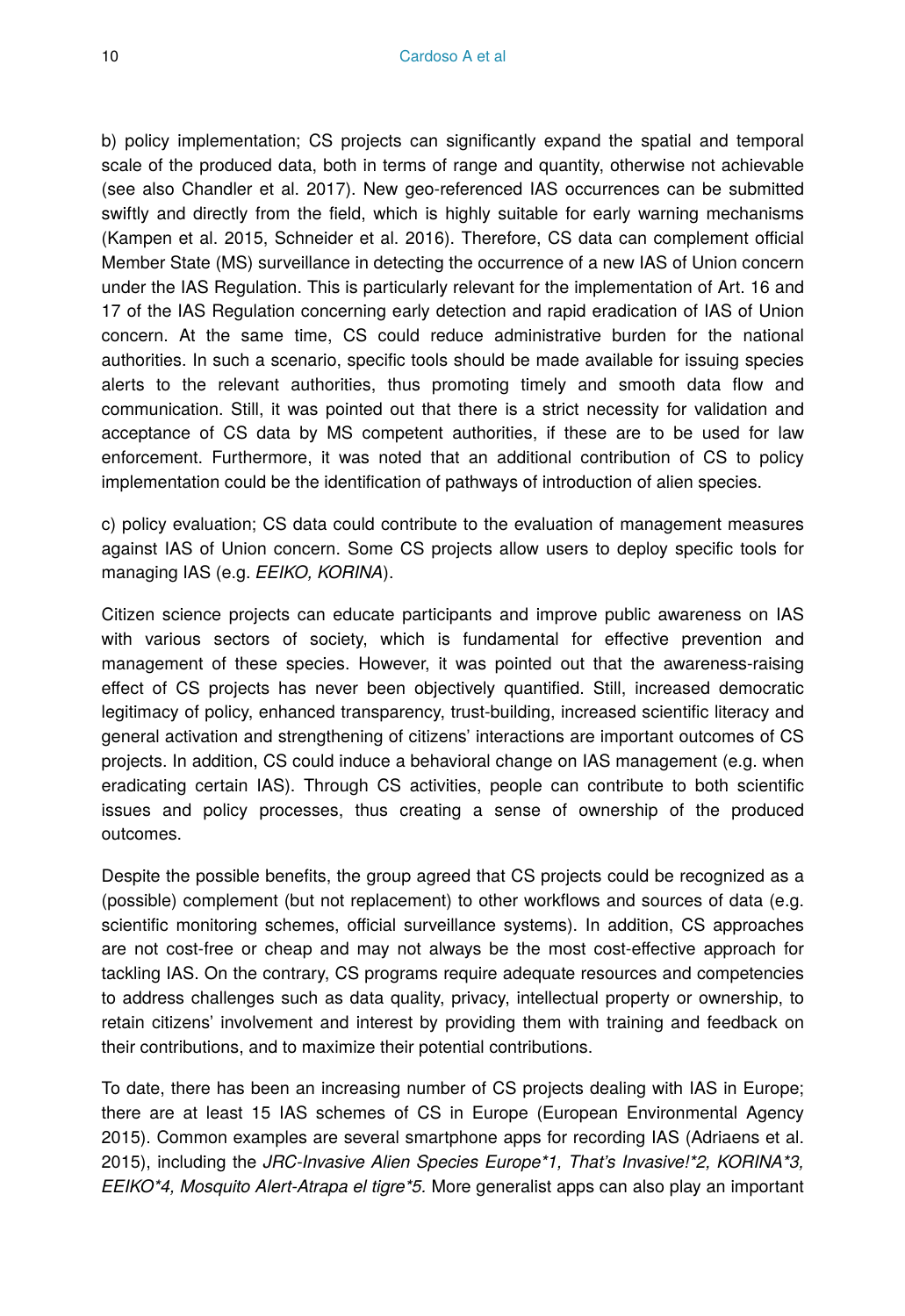role in detecting IAS, such as *iNaturalist\*6, Natusfera\*7, iSpot\*8*, and *ArtPortalen\*9*. The advantage of using smartphone apps include high accuracy of occurrence data, swift reporting, avoiding data loss and an increase in public awareness. Besides smartphone apps, there are also other examples of CS projects on IAS, such as social media, specific channels, and online platforms (Marchante et al. 2016) which can also include a smartphone app (e.g. *Invasoras.pt\*10*). Another example is the Mediterranean Science Commission initiative *Jellywatch*, which has produced important information on the spread of the comb jelly (Boero et al. 2009). Moreover, amateur divers in Greece recently identified 28 alien marine species, four of which had previously a restricted distribution and therefore were not considered as invasive (Zenetos et al. 2013). Although several overviews are available (e.g. Roy et al. 2012), an assessment of the actual number of CS initiatives in Europe is difficult. This hinders estimation of the actual impact of CS initiatives on IAS and how to increase it.

Despite the increasing number of CS data produced, these are not yet widely used for official monitoring and reporting of EU environmental legislation, although the potential is very often noted (see also Cohn 2008, Davies et al. 2013). Still, CS data on IAS of Union concern have been recently taken into account in the establishment of a distribution baseline of those species across EU, which is an important tool supporting the implementation of the IAS Regulation (Tsiamis et al. 2017a). Within this baseline CS data have been taken considered, such as in the case of the Belgian distribution of IAS of Union concern (Adriaens et al. 2017). However, some workshop participants highlighted the potential or perceived low quality of the generated CS data, which may hinder their uptake in policy processes (see also Roy et al. 2012). The discussion group noted that a deeper understanding of the opportunities and pitfalls of CS on European policy-processes is needed, including innovative ways to measure the impact of CS initiatives, thus promoting communication and building trust among all involved actors (citizens, researchers and policy makers).

The workshop participants highlighted the need for mainstreaming all inputs from CS projects on IAS policy processes. To this end, reliability and quality of data should be ensured. Focus should be given to the coordination of existing CS initiatives on IAS at national, regional, European and international levels, avoiding duplication of work. The group stressed the need to foster and disseminate best practices and tools (see also Tweddle et al. 2012, Pocock et al. 2014) supporting both technical developments (e.g. data collection tools, quality assessment, data infrastructures and management) and social issues (e.g. analysis of the impact of CS on environmental behavior, legal and ethical issues, drivers and motivators of citizens' engagement).

There is no unique model for a successful CS initiative on IAS. Modalities can be adapted based on citizens' involvement (e.g. targeted short term campaign or long term survey), the project objectives (aiming to benefit citizens, scientists and/or government authorities), and the project's subject (generic or specific). However, successful CS initiatives seem to share common traits which can be replicated across different policies: a) data should always be of good quality, b) data should be openly findable, accessible, interoperable and reproducible, c) the fate and use of the data should be shown and highlighted, d) feedback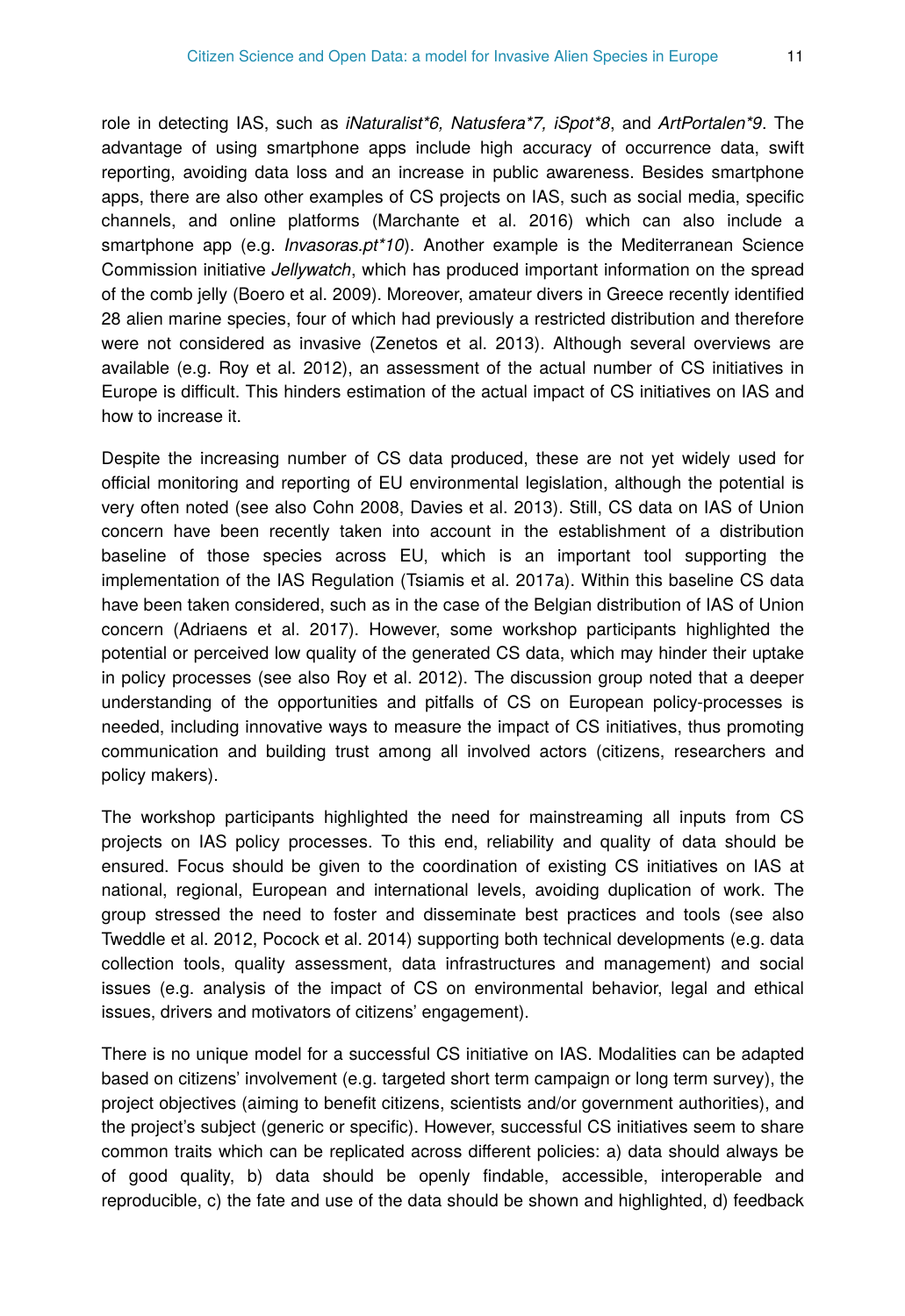mechanisms for citizens and stakeholders should be promoted, e) the commitment and involvement of people at local level must be ensured, f) the motivation of citizens should be kept high and leverage bottom-up driven decision making, and g) a multi-tier governance is essential, including local, regional, national, EU and global-scale initiatives and interactions between those different levels.

#### **Session 2: Engaging citizens**

In general, citizens who would be interested in CS activities related to IAS could be volunteers, hobbyists, naturalists, conservation technicians, researchers or others. However, local groups (e.g. anglers, beekeepers, farmers, hunters, birdwatchers, gardeners, divers) represent priority targets, since these groups contain individuals knowledgeable about their local environment, who show greater commitment to help protecting the natural environment, and are usually able to identify at least some species with high accuracy. The latter is crucial for IAS early warning mechanisms defined by the IAS Regulation. In addition, it would be beneficial to engage local authorities' representatives and even decision makers in CS projects about IAS, which would increase these groups' awareness of IAS threats and highlight the potential effectiveness of CS projects to decision making. Students and scholars can also be a target audience, although health, safety and liability issues should be cautiously considered. In that case, teachers should be continuously engaged, which can sometimes be a limitation due to the frequent rotation of the educational staff. Identifying and recognizing local volunteer leaders ("*citizen champion*") on IAS, who could provide constant support to CS projects, could offer a solution.

People usually like to measure things, contribute to science and have fun, but the motivation of citizens might differ across different interest groups, regions and countries. CS initiatives on IAS should be open to new ideas by citizens and learn from experience: what the citizens liked and what they did not. There is therefore a need for a design phase which allows citizens to be informed and get involved from the inception of every CS project on IAS. In addition, the workshop noted that CS projects should acknowledge the cultural diversity across the EU. A case of a Portuguese CS activity on IAS (*Invasoras.pt*) revealed lower involvement of citizens than what could be expected if applied in northern European countries. The approach to the citizens would need to be inclusive and accessible to all sectors of society; not restricted by education and access to resources and technology (see also EC, Science Communication Unit 2013). Indeed, there can be a bias in participation favoring well-educated, well-paid individuals who have the time and resources to take part in CS projects (see also Haklay 2012).

The use of social media (Internet, YouTube, Twitter, Facebook, Instagram, newsletters) can contribute to the publicity and dissemination of CS activities, resulting in an increased awareness and engagement of citizens. Other actions might, however, be necessary to recruit new participants, such as the use of the national, local or regional press or utilizing different types of media (e.g., TV, radio, print, online) and specialist publications (see also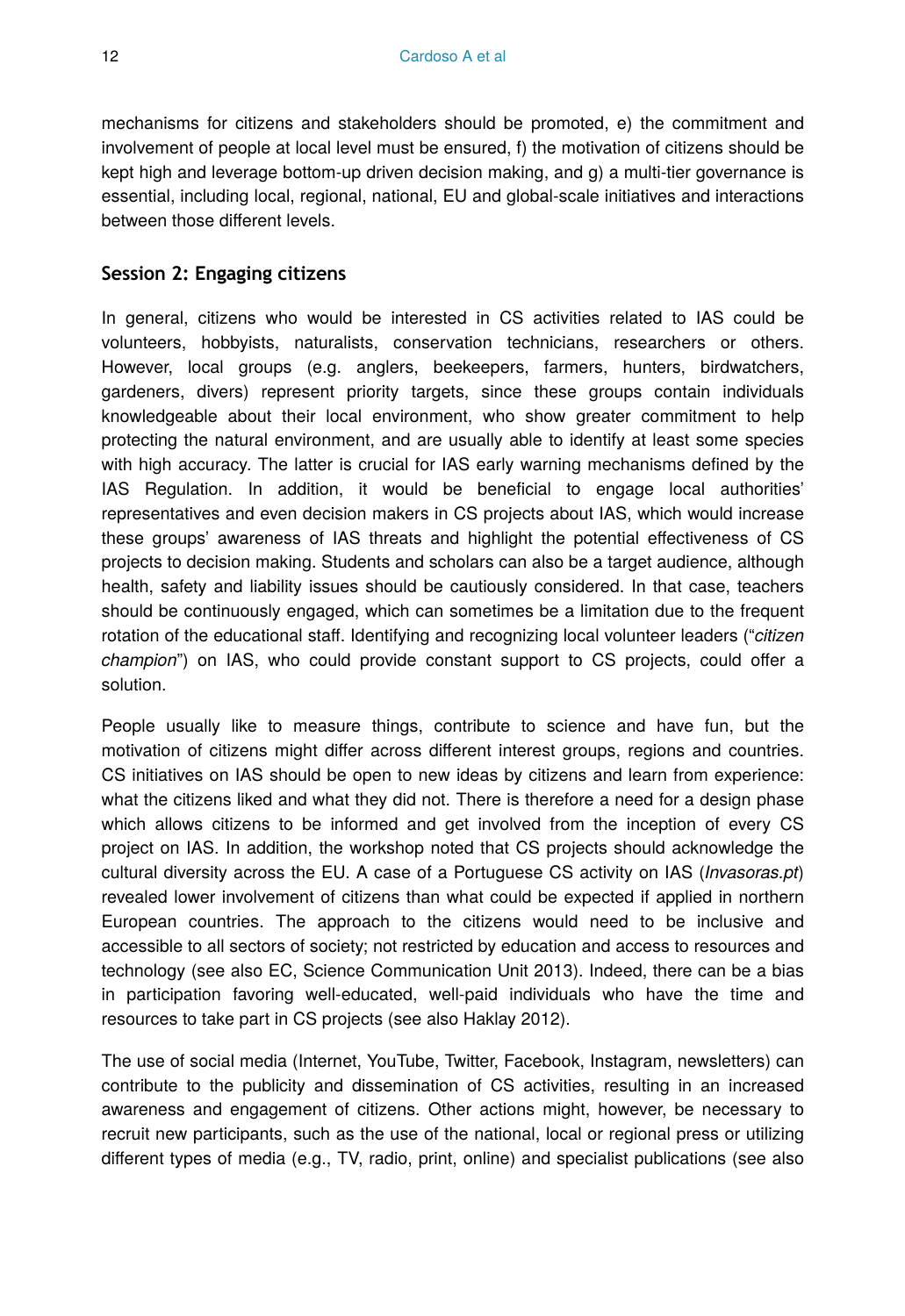Chandler et al. 2017). In any case, the identification of the target group and its motivation to be engaged should always be clear to ensure high involvement and retain interest.

How to achieve high level of citizens' engagement and retain their involvement on the long term in CS projects is a real challenge, and initiatives dealing with IAS topics are no exception. There are several methods and tools which can be used for increasing citizens' engagement, e.g. feedback on contributions through newsletters, the organization of workshops, meetings, and field campaigns such as bioblitzes, which can provide valuable face-to-face contact and fit nicely in the IAS scope. Hands-on training sessions can be really helpful, since they encourage longer term participation (see also Den Berg et al. 2009) and educate the public about the threat posed by IAS. In most cases of smartphone apps used in CS initiatives, many users do register but only a small portion of them (about 20%) remain active (see also EC 2014), again emphasizing the constant need to find new ways of keeping the target audience engaged and improving the user experience (see also Adriaens et al. 2015).

New app initiatives should carefully consider the existing recording community and the tools that it already uses to ensure effective use, complementarity with existing recording schemes and to avoid duplication. They should therefore build on existing user communities. The data collection kits and tools should always be simple, intuitive, easy to use, attractive, and accessible in the mother tongue, or at least easily translated (see also Tweddle et al. 2012). If the collection method is too complex or too time consuming, volunteers often lose their interest to participate, and thus understanding and adapting the program to the skills, expectations and interests of the participants is critical (see also Roy et al. 2012).

Although continuous and rapid feedback mechanisms to the participants are essential, most IAS apps so far offer little feedback to the users. A user should always be informed about the validation of his/her IAS observations, but also about the final use of the data: how these will be effectively used in science e.g. use of data in scientific publications, such in the case of *Invasoras.pt* (Marchante et al. 2016), and for management of IAS or for policy decisions (e.g. *iRecord* in UK informing local stakeholders). Specific press releases, field events and the use of social media can be used for that purpose. A sense of ownership of the data by the users is important. By this way, citizens can feel recognized, proud to contribute to something useful, while at the same time a relationship of trust with the CS projects can be achieved. This is a crucial element, since lack of trust by users can be a tremendous barrier to any CS effort. A more systemic approach could be beneficial, e.g. including CS activities on IAS as a supplementary tool to official surveillance systems on IAS of Union concern. Finally, a system of rewards in which the most active users are given some form of credit has proven to be an effective solution to keep up citizens' interest in participating in CS programs (see also Tweddle et al. 2012).

#### **Session 3: Open Data: Citizen Science data management**

Tackling IAS demands international collaboration, integration, harmonization and promotion of management coherence. IAS data from CS should be always open and transparent. The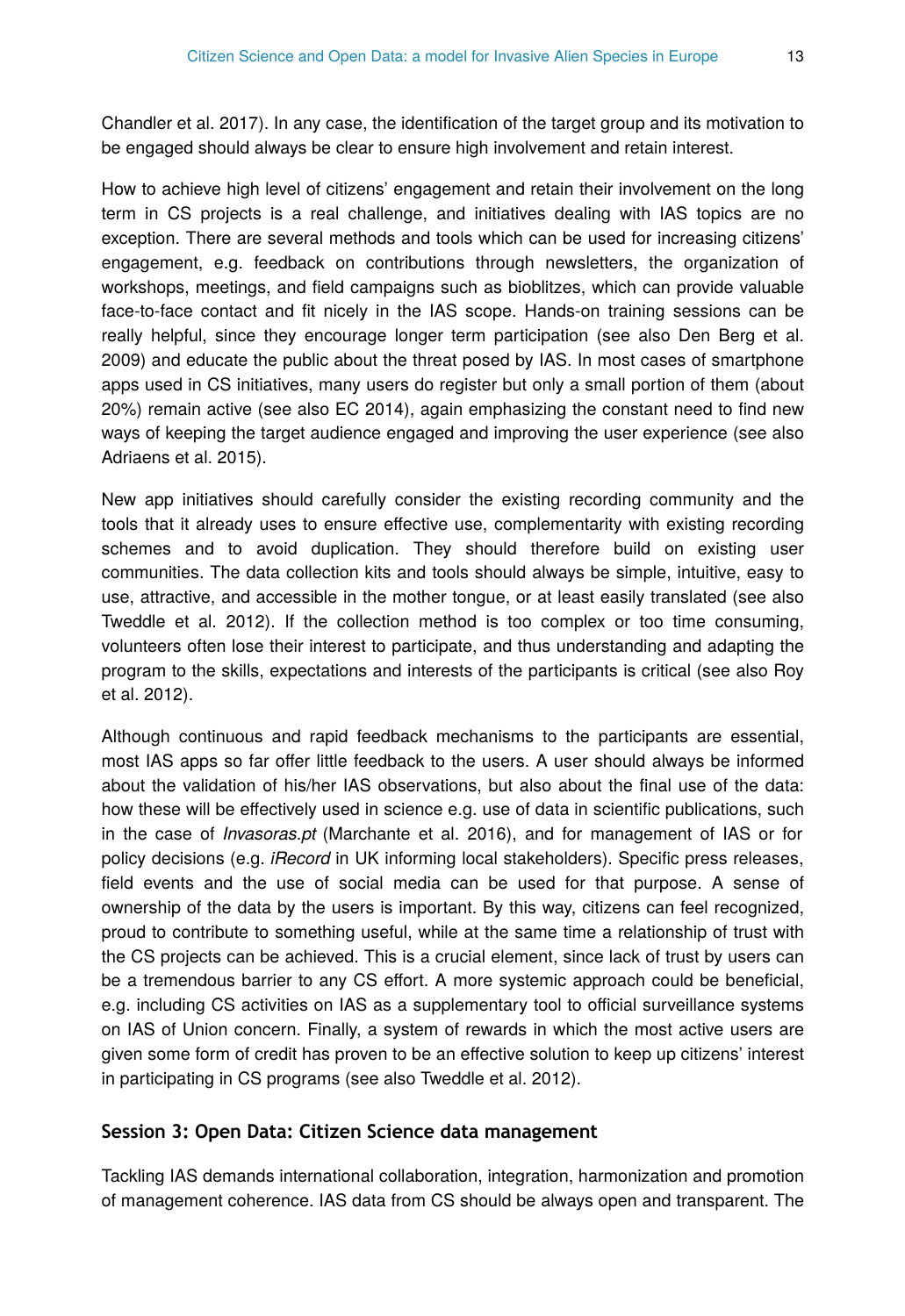sharing of existing tools and experiences on CS are also crucial. To this end, smartphone apps codes should be open source and available for re-use, as is the case of JRC smartphone application *Invasive Alien Species Europe* (Tsiamis et al. 2017b). Similarly, the sharing of data is a prerequisite for maximizing the benefits from a CS project on IAS (see also Groom et al. 2015, Groom et al. 2016), since decision makers and managers need all available data for a specific area through a single aggregator/entry point or a similar federated structure. Although there are plenty of CS projects on IAS (see also Adriaens et al. 2015), there seems to be a fragmentation in the data produced, concerning the format, species, habitat and geographical scale. Workshop participants pointed out that there is little interoperability and reusability among CS projects, while the use of the data produced is quite restrictive (see also Schade and Tsinaraki 2016, Groom et al. 2016). The group highlighted the need for a consistent approach for data coming from all available CS sources on IAS, interconnecting existing data repositories and reducing barriers to data sharing. Ideally, data should follow internationally agreed common standards (e.g. Darwin Core Archive for occurrences) and be published using a compatible machine-readable formats (see also McGeoch et al. 2016). Data should be openly shared in ways that are findable, accessible and interoperable, encouraging exchange and dissemination of data with other existing data platforms (Groom et al. 2015, Groom et al. 2016, Lucy et al. 2016), such as GBIF (Global Biodiversity Information Facility; [http://www.gbif.org](http://www.gbif.org/)) and EASIN (European Alien Species Information Network; <https://easin.jrc.ec.europa.eu/>). These two examples of open platforms provide aggregation, integration and harmonization of data coming from multiple sources. GBIF already hosts CS data on IAS and works towards an increased capacity to integrate and deliver more geographically extensive and timely occurrence data on IAS at national scales. EASIN, the official information system supporting the implementation of the IAS Regulation, including the early warning and rapid response requirements, is also hosting CS data coming from the EASIN Data Partners. Moreover, EASIN is planning to host CS data on IAS of Union concern coming from the related JRC smartphone application *Invasive Alien Species Europe*. EASIN could host validated records of IAS of Union concern acrross the EU originating from all related IAS apps. Managers can then find and access aggregated data through web services and analyze them according to their needs. Guidance on data management and best practices regarding CS IAS data and their required formats remains necessary.

Validation of CS data is becoming more and more pressing as CS initiatives on IAS develop in Europe. Data validation mechanisms are related to the intended use of the data, and the required associated confidence levels. The vast amount of data poses a challenge to quality assurance efforts. There is a series of available approaches for technical and content validation that can contribute to data quality. For example, there are automated mechanisms for validation, such as filters to remove data that fall outside a study's temporal and spatial range. However, these filters might not be accurate enough when species-level identification is required, for instance in case of early warning mechanisms. Training users before their actual involvement could be valuable for ensuring high quality of the data produced; face-to-face training seems to be the most effective (see also Newman et al. 2003). For example, *Atrapa El Tigre*, a project on invasive mosquito monitoring, provides training sessions to volunteers on how to make photographs useful for record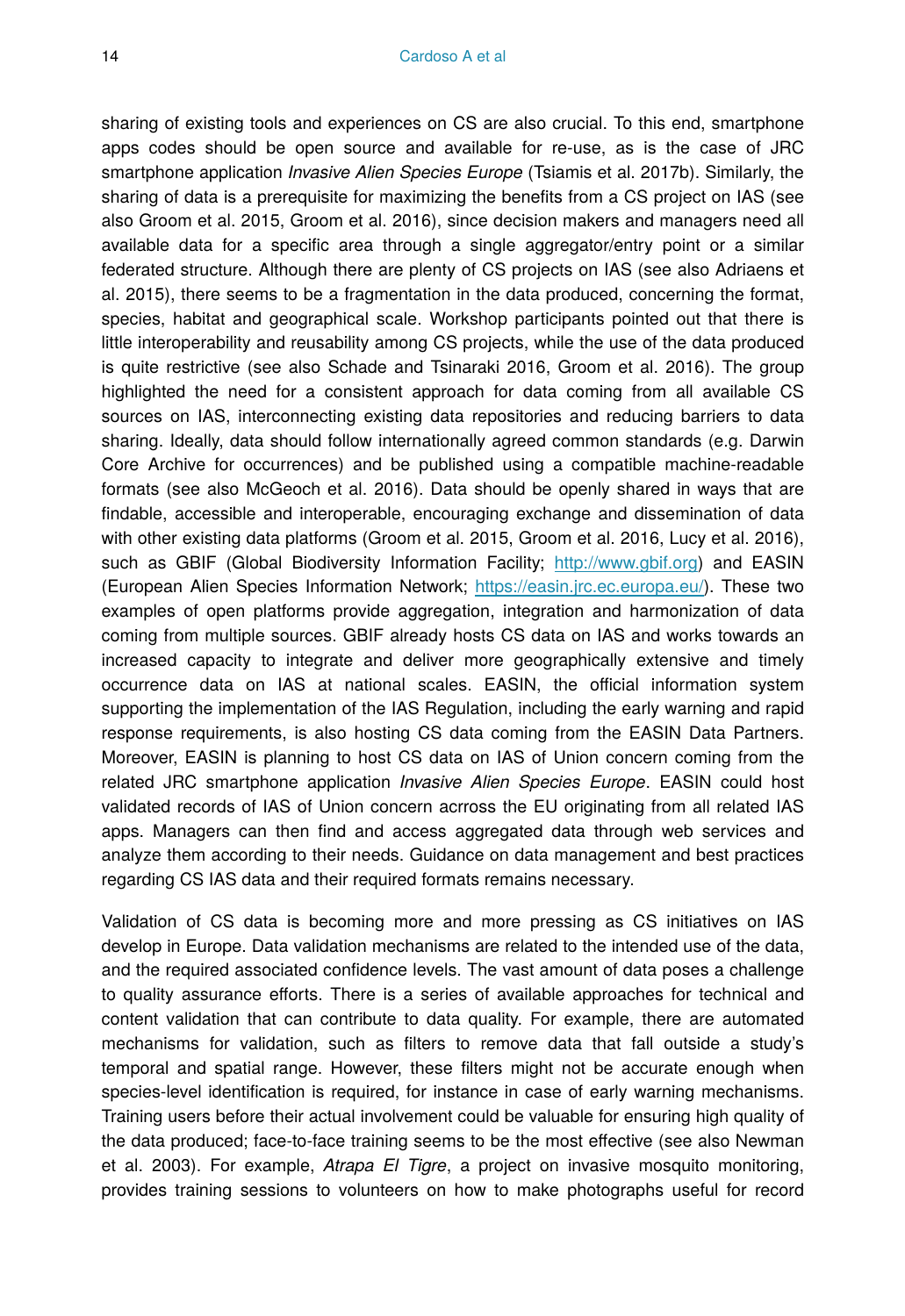validation. In addition, the social validation technique (crowd-sourced validation) used in CS projects (e.g. *iSpot, iNaturalist*) seems to be one of the most promising approaches to ensure data quality. These online communities of users can confirm the identification of a species. A reputation-based system can reflect the individual abilities of community members, establishing of hierarchy of observers in which more experienced users assess and moderate data supplied by less experienced users in a learning environment (see also Chandler et al. 2017). In addition, innovative smartphone applications, such as *Leafsnap* which uses visual recognition software to help identify tree species from photographs of leaves, can further advance accurate species identification. Moreover, the requirement to register in order to report observations can contribute to data quality, though this represents a trade-off with removing barriers for involvement. The purpose of a CS project can differ depending on its relation to policy. Specific guidance is needed for implementing such validation criteria when it comes to reporting IAS of Union concern of the IAS Regulation.

Citizen science data quality should take into consideration biases of the reported data. For example, species differ in detection probability with conspicuous and easy to identify species being reported more frequently. Other sources of bias include uneven recording intensity in space and time and sampling effort per visit. Good protocols for data collection and statistical methods to correct for different types of bias in the data can prevent such problems and make the data more useful for the purpose they are intended for.

CS projects must also address legal and ethical issues with their data, including the intellectual property rights around users' audio-visual evidence and privacy issues regarding to the location of the recorder. The group remarked that the terms and conditions of participation need always to be clearly stipulated. Similarly, licensing of data should be precise and standardized. For instance, GBIF datasets carry one of the three Creative Commons designations (CCO, CC BY & CC BY-NC).

The continuity of the CS project management and data verification is an important aspect which needs special attention. Many IAS apps fade after the project funding ends. Thus, the group emphasized the need for guaranteeing the long term sustainability of CS projects, and recruitment and retention of the participants, to anticipate technological advances and ensure high quality data.

# **Conclusions**

The workshop enabled the sharing of ideas, approaches and best practices regarding CS and IAS. Specific opportunities of using CS in the policy cycle for IAS were recognized, especially concerning the IAS Regulation. In this case, CS data could complement MS official surveillance systems, and contribute to the early warning of the IAS of Union concern after appropriate validation by the MS competent authorities. While they are not cost-free, CS projects can enhance cost-effectiveness of monitoring and surveillance programs while increasing public awareness and engagement in ways that empower citizens. Both the illustrations of specific tools and approaches and the analysis of lessons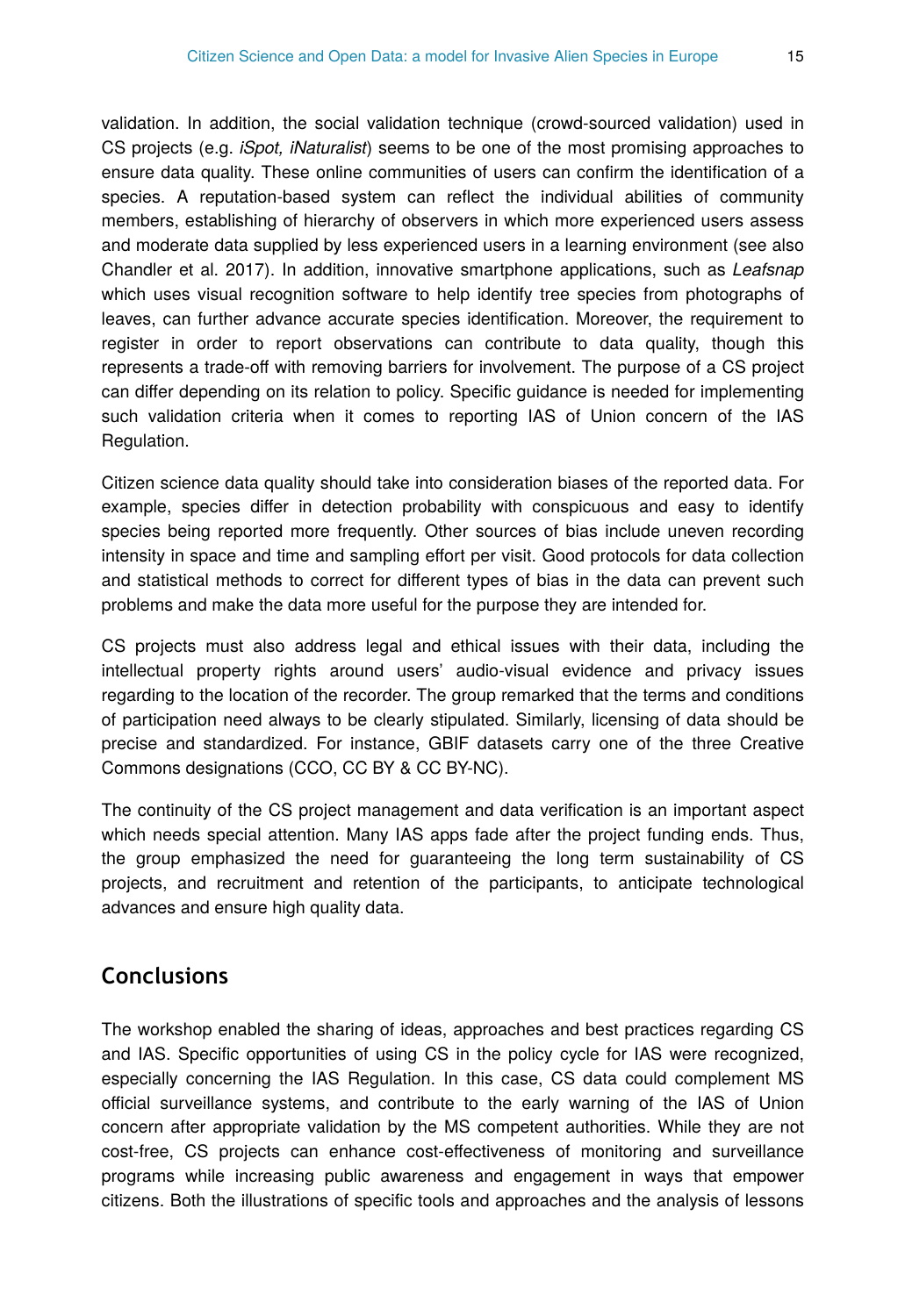learned from past experiences suggest the value of further expanding these efforts. The workshop pointed out that tools and data gathered from different CS projects on IAS are currently fragmented, and highlighted the need to use an open platform for uploading data originating from CS sources or to mirror validated data into a single easy-to-use web service. This is in line with the Open Science Strategic Priority defined in June 2015 by the Commissioner for Research, Science and Innovation with the policy actions identified in the Draft European Open Science Agenda, and the ambitious plan of the EC to develop the European Open Science Cloud.

# **Recommendations**

Finally, the workshop agreed on the following ten key recommendations for researchers, policy makers and implementing authorities, indicating future research and policy directions/ opportunities regarding CS and IAS:

- 1. Mobilize and promote available expertise and share guidelines about the use of CS for IAS related matters across all MS.
- 2. Tackle the skepticism of governmental authorities in relation to CS by showcasing successful projects and initiatives.
- 3. Enhance timely CS data flows, in particular for issuing alerts on IAS of Union concern to MS competent authorities.
- 4. Improve quality assurance and decrease bias of CS data on IAS through a) implementation of robust validation flows including automated mechanisms and expert validation, b) dedicated training of database managers and citizen scientists, including the provision of guidance on validation criteria for the IAS of Union concern coming from CS initiatives.
- 5. Build on and strengthen existing user communities but at the same time coordinate and aggregate validated CS data on IAS to open repositories.
- 6. Ensure the long-term sustainability of CS projects, e.g. by increased understanding of drivers and motivators of citizen scientists and by greater acknowledgement of citizen's contributions; long-term funding of CS projects is a prerequisite.
- 7. Promote reuse and sharing of interoperable CS data, avoiding duplication, by promoting the use of standards for CS (meta)data and clear licensing.
- 8. Encourage dissemination of existing tools, by promoting free and open access to IAS smartphone apps, ensuring and disseminating re-usable source codes, facilitating translations into multiple languages, and aligning and coordinating IAS CS efforts within Europe and beyond.
- 9. Increase public participation in targeted IAS field campaigns that use good experimental designs and appropriate methods and tools, including the removal of barriers to the use of smartphone applications.
- 10. Address legal and ethical issues by clearly defining the terms and conditions of participation, and adhering to data protection obligations.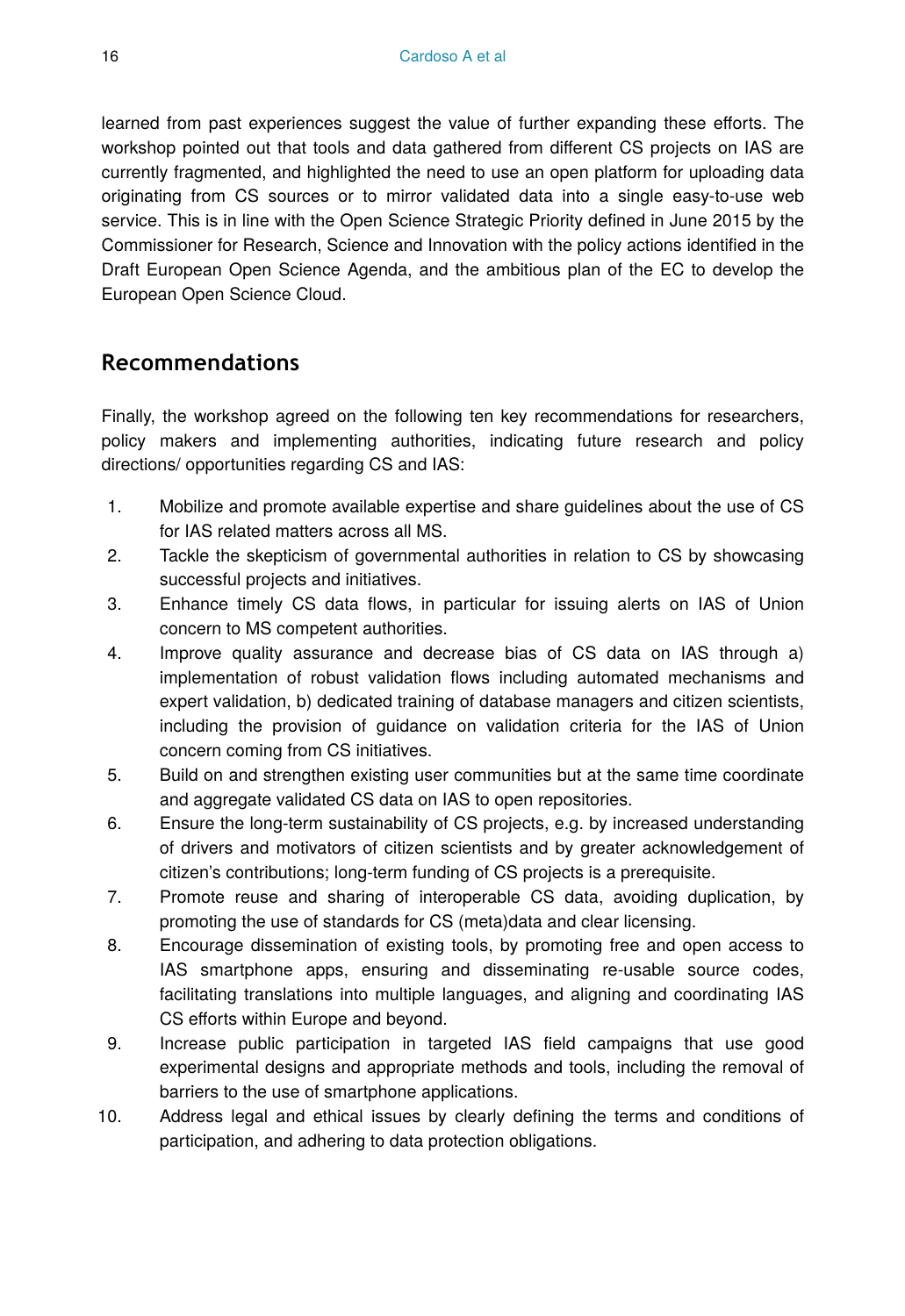# **Acknowledgements**

We would like to thank all the workshop participants for their participation and contributions. We wish also to acknowledge the COST Action TD1202 Mapping and Citizen Sensor and IC1203 ENERGIC, and the COST Action TD1209 Alien Challenge.

# **References**

- Adriaens T, Barbier Y, Branquart E, Coupremanne M, Desmet P, Devisscher S, Van Hoey S, Vanderhoeven S, Verreycken H, Prevot C (2017) Belgian baseline distribution of invasive alien species of Union concern (Regulation (EU) 1143/2014). Zenodo. URL: <http://doi.org/10.5281/zenodo.438709>
- Adriaens T, Sutton-Croft M, Owen K, Brosens D, van Valkenburg J, Kilbey D, Groom Q, Ehmig C, Thürkow F, Van Hende P, Schneider K (2015) Trying to engage the crowd in recording invasive alien species in Europe: experiences from two smartphone applications in northwest Europe. Management of Biological Invasions 6 (2): 215‑225. <https://doi.org/10.3391/mbi.2015.6.2.12>
- Boero F, Putti M, Trainito E, Prontera E, Piraino S, Shiganova T (2009) First records of *Mnemiopsis leidyi* (Ctenophora) from the Ligurian, Thyrrhenian and Ionian Seas (Western Mediterranean) and first record of *Phyllorhiza punctata* (Cnidaria) from the Western Mediterranean. Aquatic Invasions 4 (4): 675‑680. [https://doi.org/10.3391/](https://doi.org/10.3391/ai.2009.4.4.13) [ai.2009.4.4.13](https://doi.org/10.3391/ai.2009.4.4.13)
- Chandler M, See L, Buesching C, Cousins J, Gillies C, Kays R, Newman C, Pereira H, Tiago P (2017) Involving Citizen Scientists in Biodiversity Observation. In: Walters M, Scholes R (Eds) The GEO Handbook on Biodiversity Observation Networks. SpringerOpen
- Chandler M, See L, Copas K, Bonde AZ, López BC, Danielsen F, Legind JK, Masinde S, Miller-Rushing A, Newman G, Rosemartin A, Turak E (2016) Contribution of citizen science towards international biodiversity monitoring. Biological Conservation [https://](https://doi.org/10.1016/j.biocon.2016.09.004) [doi.org/10.1016/j.biocon.2016.09.004](https://doi.org/10.1016/j.biocon.2016.09.004)
- Cohn J (2008) Citizen Science: Can Volunteers Do Real Research? BioScience 58 (3): 192.<https://doi.org/10.1641/b580303>
- Daume S (2016) Mining Twitter to monitor invasive alien species An analytical framework and sample information topologies. Ecological Informatics 31: 70-82. [https://](https://doi.org/10.1016/j.ecoinf.2015.11.014) [doi.org/10.1016/j.ecoinf.2015.11.014](https://doi.org/10.1016/j.ecoinf.2015.11.014)
- Davies L, Gosling L, Bachariou C, Eastwood J, Fradera R, Manomaiudom N, Robins S (2013) OPAL Community Environment Report: Exploring Nature Together. Open Air Laboratories (OPAL)
- Den Berg HV, Dann S, Dirkx J (2009) Motivations of Adults for Non-Formal Conservation Education and Volunteerism: Implications for Programming. Applied Environmental Education & Communication 8 (1): 6‑17. [https://](https://doi.org/10.1080/15330150902847328) [doi.org/10.1080/15330150902847328](https://doi.org/10.1080/15330150902847328)
- EC (2014) Green paper on Citizen Science. Citizen Science for Europe. Towards a better society of empowered citizens and enhanced research. Socientize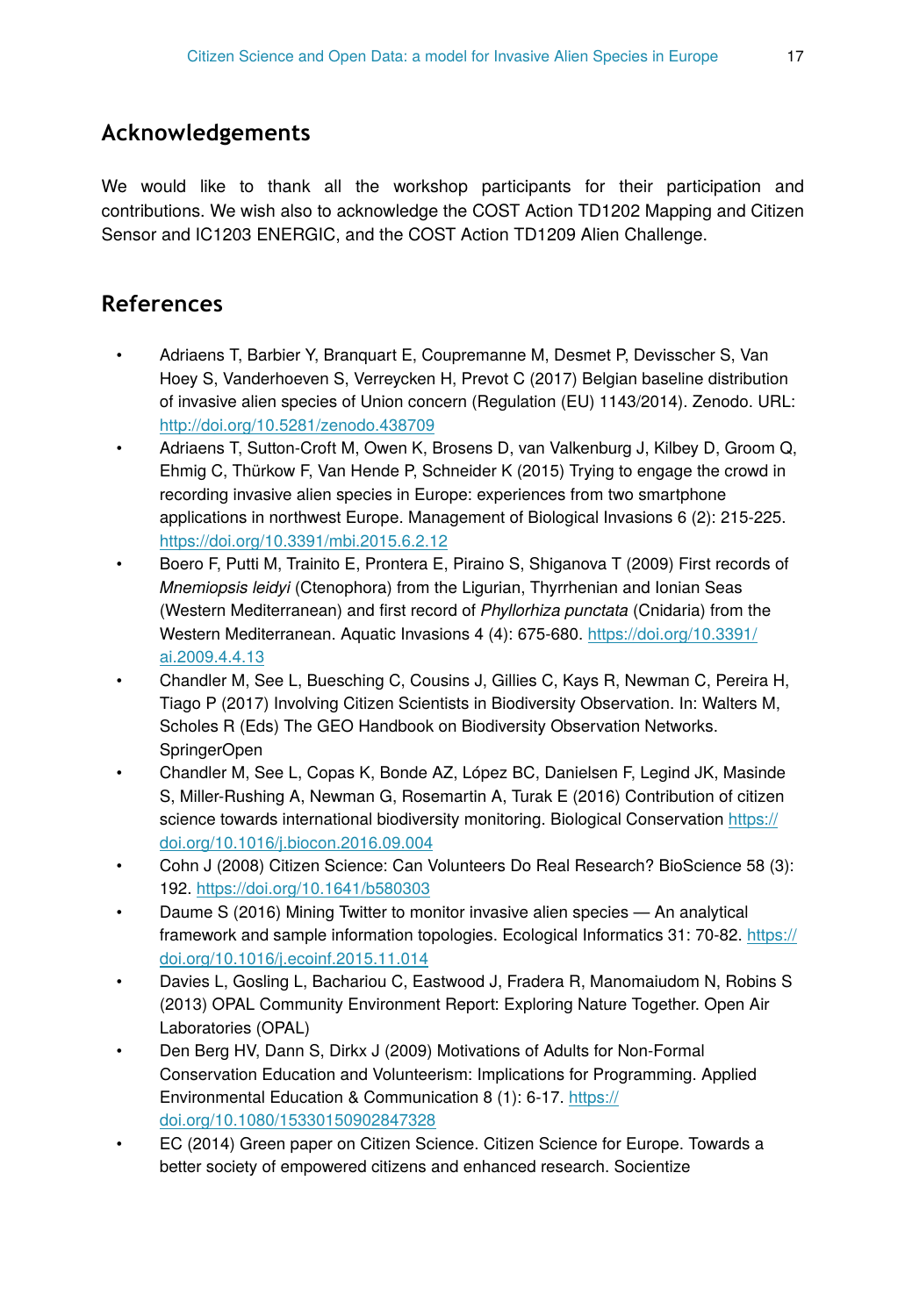- EC, Science Communication Unit (2013) Science for Environment Policy Indepth Report: Environmental Citizen Science. University of the West of England, Bristol.
- Essl F, Bacher S, Blackburn T, Booy O, Brundu G, Brunel S, Cardoso A, Eschen R, Gallardo B, Galil B, García-Berthou E, Genovesi P, Groom Q, Harrower C, Hulme P, Katsanevakis S, Kenis M, Kühn I, Kumschick S, Martinou A, Nentwig W, O'Flynn C, Pagad S, Pergl J, Pyšek P, Rabitsch W, Richardson D, Roques A, Roy H, Scalera R, Schindler S, Seebens H, Vanderhoeven S, Vilà M, Wilson JU, Zenetos A, Jeschke J (2015) Crossing Frontiers in Tackling Pathways of Biological Invasions. BioScience 65 (8): 769‑782. <https://doi.org/10.1093/biosci/biv082>
- EU (2014) Regulation (EU) No 1143/2014 of the European Parliament and of the Council on the prevention and management of the introduction and spread of invasive alien species. Official Journal of the European Union L315: 35‑55.
- European Environmental Agency (2015) Biodiversity observation schemes using citizen science. [https://www.eea.europa.eu/data-and-maps/daviz/biodiversity-observation](https://www.eea.europa.eu/data-and-maps/daviz/biodiversity-observation-schemes-using-citizen-science#tab-daviz-tabular)[schemes-using-citizen-science#tab-daviz-tabular](https://www.eea.europa.eu/data-and-maps/daviz/biodiversity-observation-schemes-using-citizen-science#tab-daviz-tabular)
- Graham E, Henderson S, Schloss A (2011) Using mobile phones to engage citizen scientists in research. Eos, Transactions American Geophysical Union 92 (38): 313-315. <https://doi.org/10.1029/2011eo380002>
- Groom Q, Weatherdon L, Geijzendorffer I (2016) Is citizen science an open science in the case of biodiversity observations? Journal of Applied Ecology 54 (2): 612‑617. <https://doi.org/10.1111/1365-2664.12767>
- Groom Q, Desmet P, Vanderhoeven S, Adriaens T (2015) The importance of open data for invasive alien species research, policy and management. Management of Biological Invasions 6 (2): 119‑125.<https://doi.org/10.3391/mbi.2015.6.2.02>
- Haklay M (2012) Citizen Science and Volunteered Geographic Information overview and typology of participation. In: Sui D, Elwood S, Goodchild M (Eds) Crowdsourcing Geographic Knowledge: Volunteered Geographic Information (VGI) in Theory and Practice. Springer, Berlin, 105-122 pp. [https://doi.org/10.1007/978-94-007-4587-2\\_7](https://doi.org/10.1007/978-94-007-4587-2_7)
- Jeschke J, Bacher S, Blackburn T, Dick J, Essl F, Evans T, Gaertner M, Hulme P, Kuhn I, Mrugala A, Pergl J, Pysek P, Rabitsch W, Ricciardi A, Richardson D, Sendek A, Vila M, Winter M, Kumschick S (2014) Defining the Impact of Non-Native Species. Conservation Biology 28 (5): 1188‑1194.<https://doi.org/10.1111/cobi.12299>
- Kampen H, Medlock JM, Vaux A, Koenraadt C, Vliet Av, Bartumeus F, Oltra A, Sousa CA, Chouin S, Werner D (2015) Approaches to passive mosquito surveillance in the EU. Parasites & Vectors 8 (1): 9. <https://doi.org/10.1186/s13071-014-0604-5>
- Kettunen M, Genovesi P, Gollasch S, Pagad S, Starfinger U (2009) Technical support to EU strategy on invasive alien species (IAS) – Assessment of the impacts of IAS in Europe and the EU. Final report for the European Commission. Institute for European Environmental Policy (IEEP), Brussels, 44 pp.
- Lucy F, Roy H, Simpson A, Carlton J, Hanson JM, Magellan K, Campbell M, Costello M, Pagad S, Hewitt C, McDonald J, Cassey P, Thomaz S, Katsanevakis S, Zenetos A, Tricarico E, Boggero A, Groom Q, Adriaens T, Vanderhoeven S, Torchin M, Hufbauer R, Fuller P, Carman M, Conn DB, Vitule J, Canning-Clode J, Galil B, Ojaveer H, Bailey S, Therriault T, Claudi R, Gazda A, Dick J, Caffrey J, Witt A, Kenis M, Lehtiniemi M, Helmisaari H, Panov V (2016) INVASIVESNET towards an International Association for Open Knowledge on Invasive Alien Species. Management of Biological Invasions 7 (2): 131‑139. <https://doi.org/10.3391/mbi.2016.7.2.01>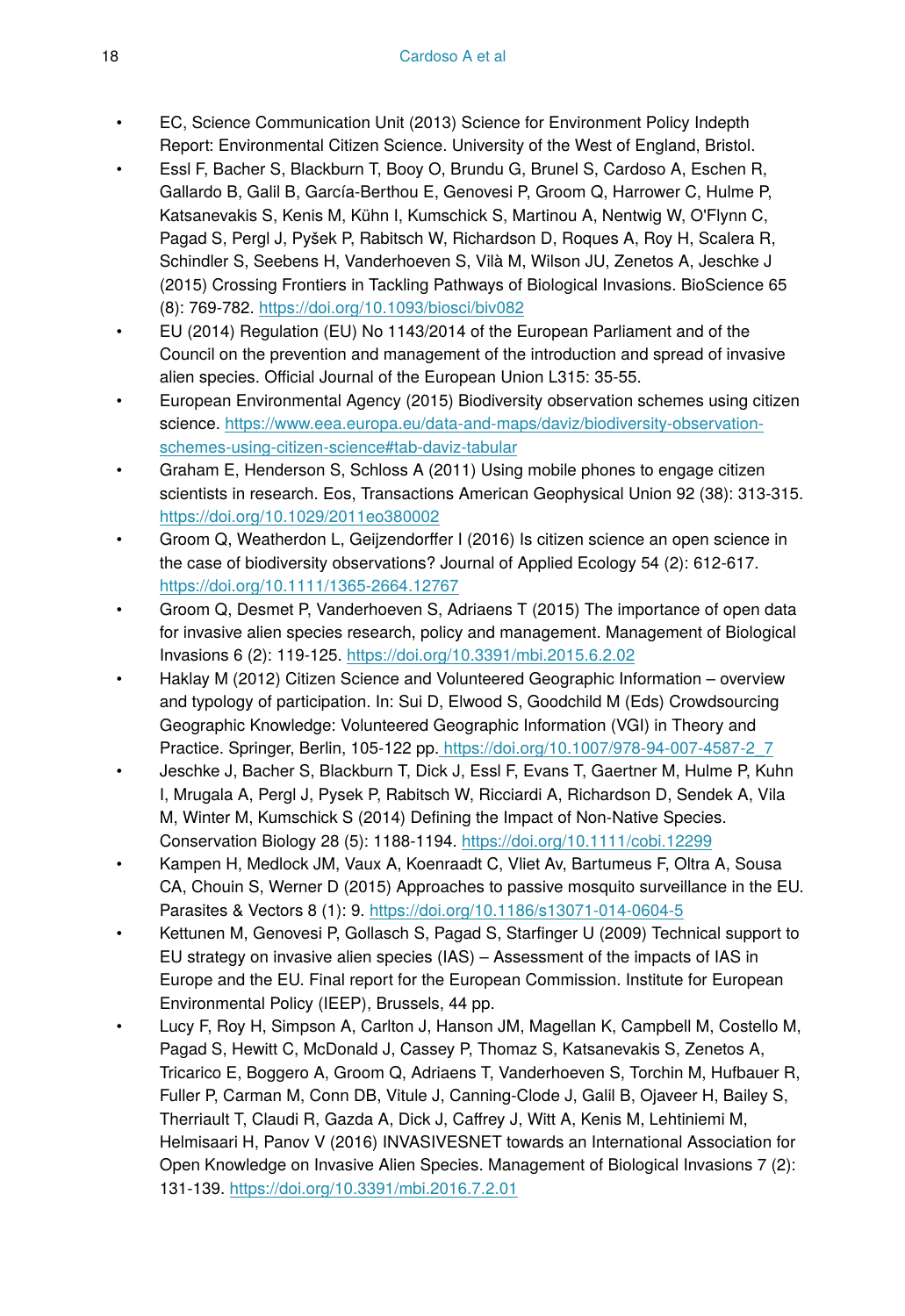- Marchante H, Morais MC, Gamela A, Marchante E (2016) Using a WebMapping Platform to Engage Volunteers to Collect Data on Invasive Plants Distribution. Transactions in GIS 21 (2): 238‑252.<https://doi.org/10.1111/tgis.12198>
- McGeoch M, Groom Q, Pagad S, Petrosyan V, Ruiz G, Wilson J (2016) Data fitness for use in research on alien and invasive species. GBIF Secretariat URL: [gbif.org/](http://gbif.org/resource/82958) [resource/82958](http://gbif.org/resource/82958)
- McKinley D, Miller-Rushing A, Ballard H, Bonney R, Brown H, Cook-Patton S, Evans D, French R, Parrish J, Phillips T, Ryan S, Shanley L, Shirk J, Stepenuck K, Weltzin J, Wiggins A, Boyle O, Briggs R, Chapin S, Hewitt D, Preuss P, Soukup M (2017) Citizen science can improve conservation science, natural resource management, and environmental protection. Biological Conservation 208: 15-28. [https://doi.org/10.1016/](https://doi.org/10.1016/j.biocon.2016.05.015) [j.biocon.2016.05.015](https://doi.org/10.1016/j.biocon.2016.05.015)
- Millennium Ecosystem Assessment (2005) Ecosystems and Human Well-being: Biodiversity Synthesis. World Resources Institute, Washington DC.
- Newman C, Buesching C, Macdonald D (2003) Validating mammal monitoring methods and assessing the performance of volunteers in wildlife conservation – "Sed quis custodiet ipsos custodies ?". Biological Conservation 113 (2): 189-197. [https://](https://doi.org/10.1016/s0006-3207(02)00374-9) [doi.org/10.1016/s0006-3207\(02\)00374-9](https://doi.org/10.1016/s0006-3207(02)00374-9)
- Newman G, Wiggins A, Crall A, Graham E, Newman S, Crowston K (2012) The future of citizen science: emerging technologies and shifting paradigms. Frontiers in Ecology and the Environment 10 (6): 298‑304. <https://doi.org/10.1890/110294>
- Pocock M, Chapman D, Sheppard L, Roy H (2014) A Strategic Framework to Support the Implementation of Citizen Science for Environmental Monitoring A Strategic Framework to Support the Implementation of Citizen Science for Environmental Monitoring. Final report to SEPA. Centre for Ecology & Hydrology, Wallingford.
- Ricciardi A, Hoopes M, Marchetti M, Lockwood J (2013) Progress toward understanding the ecological impacts of nonnative species. Ecological Monographs 83 (3): 263‑282. <https://doi.org/10.1890/13-0183.1>
- Roques A, Auger-Rozenberg M, Blackburn T, Garnas J, Pyšek P, Rabitsch W, Richardson D, Wingfield M, Liebhold A, Duncan R (2016) Temporal and interspecific variation in rates of spread for insect species invading Europe during the last 200 years. Biological Invasions 18 (4): 907‑920. <https://doi.org/10.1007/s10530-016-1080-y>
- Roy H, Pocock M, Preston C, Roy D, Savage J, Tweddle J, Robinson L (2012) Understanding Citizen Science and Environmental Monitoring. NERC Centre for Ecology & Hydrology and Natural History Museum, 179 pp. URL: [www.ukeof.org.uk/](http://www.ukeof.org.uk/documents/%20understanding-citizen-science.pdf) [documents/ understanding-citizen-science.pdf](http://www.ukeof.org.uk/documents/%20understanding-citizen-science.pdf)
- Schade S, Tsinaraki C (2016) Survey report: data management in Citizen Science projects. Publications Office of the European Union, Luxembourg. [https://](https://doi.org/10.2788/539115) [doi.org/10.2788/539115](https://doi.org/10.2788/539115)
- Schneider J, Valentini A, Dejean T, Montarsi F, Taberlet P, Glaizot O, Fumagalli L (2016) Detection of Invasive Mosquito Vectors Using Environmental DNA (eDNA) from Water Samples. PLOS ONE 11 (9): e0162493.<https://doi.org/10.1371/journal.pone.0162493>
- Silvertown J (2009) A new dawn for citizen science. Trends in Ecology & Evolution 24 (9): 467‑471. <https://doi.org/10.1016/j.tree.2009.03.017>
- Teacher AF, Griffiths D, Hodgson D, Inger R (2013) Smartphones in ecology and evolution: a guide for the app-rehensive. Ecology and Evolution 3 (16): 5268‑5278. <https://doi.org/10.1002/ece3.888>